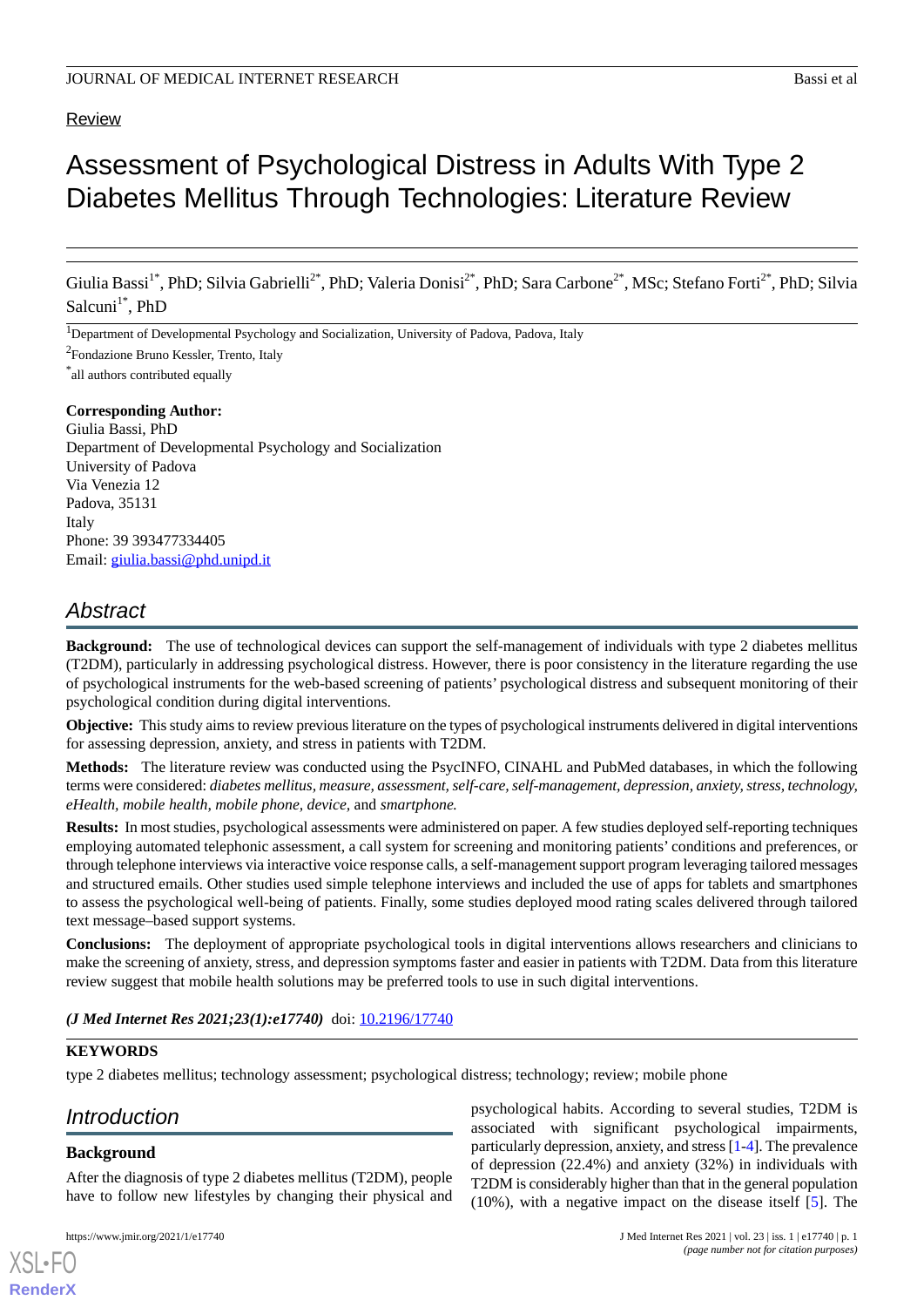prevalence of depressive symptoms in older adults with T2DM can be as high as 79.4% [[6\]](#page-8-0). Indeed, some studies have reported that high levels of anxiety, depression, and stress tend to cause impairment in health-related quality of life and poor disease outcomes [\[6](#page-8-0)-[9\]](#page-8-1). Factors that affect the quality of life of patients with T2DM include medical comorbidities [\[10](#page-8-2)], older age [[11\]](#page-8-3), female gender [[12\]](#page-8-4), and living in rural areas [\[10](#page-8-2)]. For instance, authors have suggested that poor glycemic control is associated with the onset of depressive symptoms [[7](#page-8-5)[,8](#page-8-6)] as well as diabetes distress [\[9](#page-8-1)], and these symptoms can improve with better glycemic control. In particular, diabetes distress is different from psychological distress, as the latter refers to a general state of emotional disturbance consisting of symptoms of depression and anxiety [\[13](#page-8-7)], whereas diabetes distress or diabetes-specific distress is a specific term that describes an emotional state where individuals experience stress, guilt or denial, and the burden of self-management due to diabetes itself. If such symptoms remain untreated, mild diabetes distress can result in severe diabetes distress and/or depression [\[14](#page-8-8),[15\]](#page-8-9). Moreover, individuals with T2DM who have reported symptoms of anxiety should be motivated to self-monitor glycemic levels while they are symptomatic [[6\]](#page-8-0). Indeed, symptoms of anxiety during euglycemia—a normal level of sugar in the blood—would be suggestive of an anxiety disorder [\[6](#page-8-0)]. People with T2DM also presented with more stress symptoms compared with individuals who do not have this chronic disease [\[16](#page-8-10)]. Several studies have highlighted that stress symptoms can interact with the endocrine system, thereby involving physical attitude and nutritional behaviors, by increasing the capacity to control blood glucose [[17\]](#page-8-11). Individuals with T2DM require continuous monitoring by health care professionals regarding the organic effects of diabetes; conversely, anxiety, depression, and especially stress symptoms often remain unrecognized and therefore untreated [[18\]](#page-8-12). Previous studies have shown that these psychological symptoms increase the risk of more negative outcomes related to diabetes, such as glycemic control and impaired cardiovascular functioning [\[19](#page-8-13)]. Indeed, authors have suggested integrating psychological and medical care to address psychological symptoms and unhealthy habits (ie, sedentary lifestyle, poor diet), which often accompany depression, anxiety, and stress, as they seem to implicate benefits regarding the disease itself [\[6](#page-8-0)], the patients' quality of life, and their psychological well-being. Therefore, early detection and prompt treatment of anxiety, depression, and stress symptoms can lead to a better medical prognosis and a better quality of life for individuals with T2DM. For instance, patients with this disease who have received psychological interventions have shown an increase in satisfaction with treatment [\[20](#page-8-14)]. Therefore, as a first step, it is important to identify valid tools that can assess the levels of anxiety, depression, and stress related to T2DM management to define the appropriate treatment. Within this framework, technological devices for supporting self-care in patients with T2DM are increasing globally [\[21](#page-8-15)]. In particular, these instruments are mainly focused on monitoring blood glucose and physical activities through several technological devices. The use of technological apps helps support people with T2DM in the management of their psychological distress and stress. However, although studies to date have shown promising results in the use of smartphone apps for diabetes

 $XS$ -FO **[RenderX](http://www.renderx.com/)** management, there are inconsistent findings regarding the type of technological devices through which the best psychological instruments, developed as paper-and-pencil tools, should be delivered to achieve a more in-depth screening of patients' psychological distress and thereby better outline the psychological intervention [[22\]](#page-8-16).

### **Objective**

This paper intends to identify and outline the types of technological devices through which psychological instruments should be delivered for an accurate assessment of diabetes-related psychological symptoms, such as stress, depression, and anxiety, in which technology represents support aid for self-care and self-management of T2DM. Indeed, a precise assessment of psychological symptoms through technologies in the field of diabetes is crucial to identify and understand problematic areas to better manage the disease itself, reduce such symptoms, and facilitate the management of the disease itself. Although the number of psychological instruments designed specifically for diabetes has increased, reviews of psychological instruments integrated into technological devices for assessing psychological symptoms are generally scarce among patients with T2DM. More specifically, the aim of this review is two-fold: (1) to summarize the types of technological devices used to administer self-report questionnaires for the assessment of psychological symptoms among individuals with T2DM, with a specific focus on the efficacy and usability of these tools and (2) to summarize the principal instruments as well as their psychometric characteristics to assess psychological symptoms related to T2DM, with a focus on symptoms of anxiety, stress, and depression, through the use of technology.

# *Methods*

# **Study Design**

This literature review sheds light on the types of technological devices through which psychological instruments were used to assess psychological distress among adults with T2DM. This review was conducted through the academic databases PubMed (360 articles), PsycINFO (165 articles), and CINAHL (239 articles) in which the following terms and their derivatives were considered during the search: diabetes mellitus, measure, assessment, self-care, self-management, depression, anxiety, stress, technology, eHealth, mobile health, mobile phone, device, and smartphone. More specifically, the terms self-care and self-management have been used as search words to find articles in which technological devices are mentioned. Moreover, according to the Cambridge Dictionary, the term device refers to a machine, for instance, a phone or a computer, which can be used to connect to the internet  $[23]$  $[23]$ . In this review, these search terms were used to identify devices suitable for assessing psychological distress in T2DM. We began the review with an examination of the types of technologies through which psychological questionnaires were administered and continued by examining the principal instruments for assessing psychological symptoms related to T2DM. We then concluded the review by providing directions for future work and clinical implications.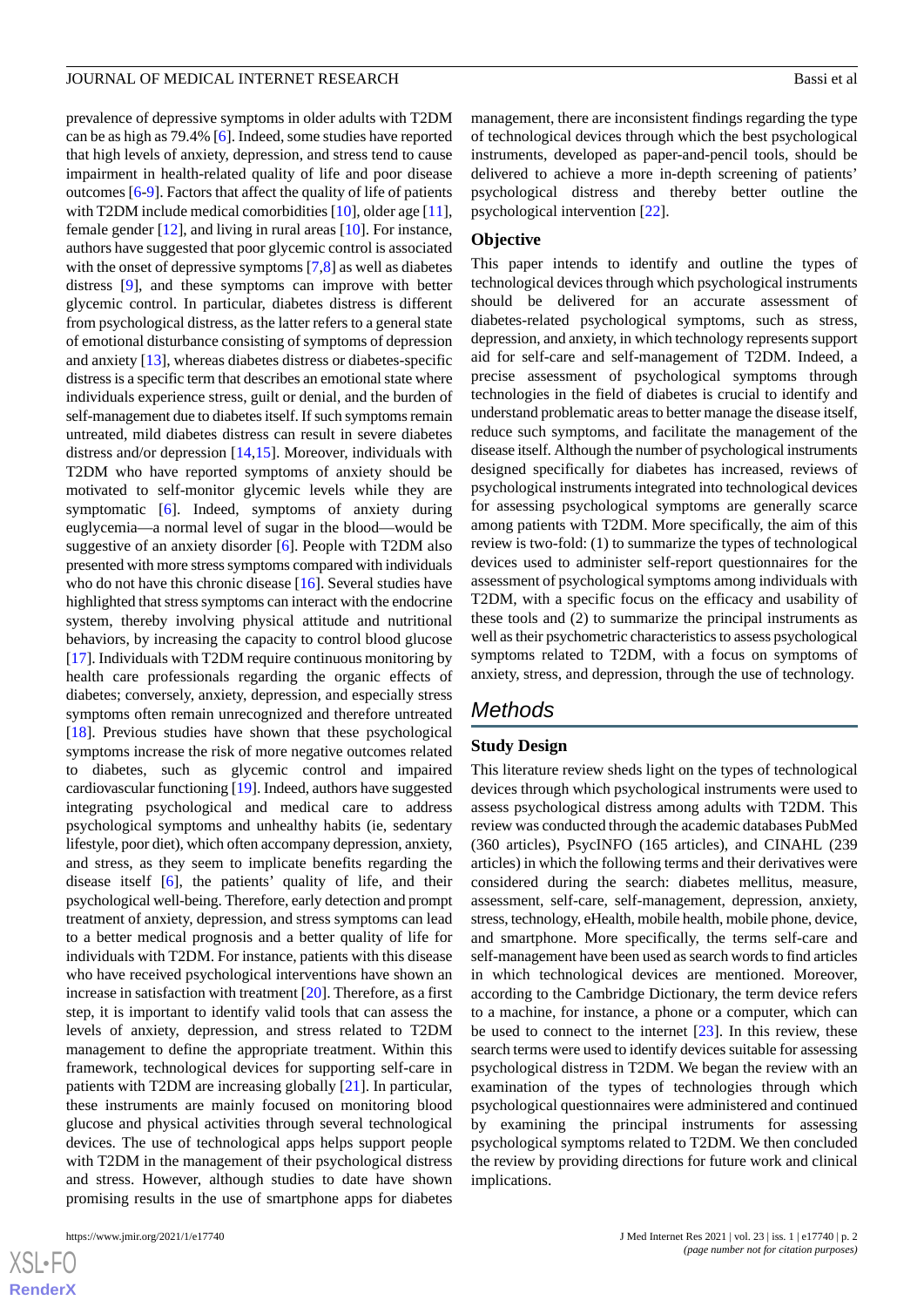# **Inclusion Criteria**

The studies included in the review were in line with the following inclusion criteria: (1) presence of technological support for mental health assessment delivered to patients with T2DM; (2) studies with at least 60% of participants with T2DM, in order to have most people with only T2DM, the target population of this study; (3) studies that focused on depression, anxiety, stress, or other psychological symptoms in patients with T2DM; and (4) samples comprising adults aged between 18 and 70 years who may present with psychological distress, with a focus on depression, anxiety, and/or stress symptoms related to T2DM.

### **Exclusion Criteria**

Studies that met any of the following criteria were excluded: (1) absence of technological support for mental health assessment; (2) studies involving patients with other chronic conditions or primary diseases (eg, cardiovascular disease, cardiomyopathy, chronic kidney disease) or psychiatric disorders, according to the Diagnostic and Statistical Manual of Mental Disorders, 5th Edition [\[24](#page-8-18)]; (3) presence of individuals with the risk of T2DM onset; (4) studies that focused only on monitoring glycemic control or physical activity in patients with T2DM; (5) presence of cognitive dysfunction in patients with T2DM; (6) samples based only on individuals with type 1 diabetes mellitus; (7) studies that took into account samples of children and adolescents and/or parents supporting their children with diabetes; and (8) studies that focused on pregnant women with diabetes.

# *Results*

### **Included Studies**

On the basis of the inclusion and exclusion criteria, 17 articles were eligible for the literature review.

# **Types of Technologies Through Which Tools Were Administered**

Most studies (6 articles) were conducted in paper-based format—at baseline and follow-up—through written questionnaires provided by the staff or employing interviews before the technological intervention to evaluate the psychological distress and health-related quality of life of patients with T2DM [[25-](#page-8-19)[30\]](#page-9-0). Furthermore, 4 studies administered self-reports through the automated telephonic assessment (ATA), a call system for screening and monitoring that is tailored on patients' conditions and preferences [[31](#page-9-1)[-34](#page-9-2)] or in 1 study through telephone interviews via the interactive voice response (IVR) call self-management support program (ie, tailored messages, structured email) [[35\]](#page-9-3). In addition, in 2 studies, tools were administered through simple telephone interviews [[36](#page-9-4)[,37](#page-9-5)]. In 1 study, questionnaires were delivered through tablets available from a site to assess the psychological well-being of patients [\[38\]](#page-9-6), whereas another study used a mobile app [[39\]](#page-9-7). Furthermore, 3 studies were conducted using the mood rating scale, which consists of asking the patient "how do you feel?" through a tailored text message–based diabetes support system (ie, tablets, mobile phone) [[38](#page-9-6)[,40](#page-9-8),[41\]](#page-9-9). Specifically, the mood rating scale is integrated into the technology to evaluate

moods and their patterns over time. The research question concerning the efficacy and usability of the tools has not found a clear and complete answer. It seems that this research question was not fully addressed in previous research but just *tangentially* touched on or inferred as a parallel finding.

# **Advantages and Disadvantages of Technological Devices**

The use of information and communication technology (ICT) apps in health care settings is increasing globally. Indeed, a useful way of communicating preventive methods to the population is through ICT [\[42](#page-9-10),[43\]](#page-9-11). This is motivated by an interest in facilitating active participation for people to self-manage their health as well as by the need to develop apps and platforms, which can be more cost-effective, compared with traditional approaches, and also to manage chronic conditions, such as diabetes [[44](#page-9-12)[,45](#page-9-13)]. For instance, the ATA or automated telephone communication systems is an app used to deliver both preventive health care programs and services to manage chronic conditions. Several studies have analyzed the ATA system for the management of diabetes [[46,](#page-9-14)[47](#page-9-15)], heart failure [\[48](#page-9-16),[49\]](#page-10-0), coronary heart disease [[50\]](#page-10-1), and asthma [[51\]](#page-10-2) as well as for health-promoting methods, including dietary behavior [[52](#page-10-3)[,53](#page-10-4)] and physical activity [\[54](#page-10-5),[55\]](#page-10-6). ATA can deliver voice messages and gather health-related information from patients using voice recognition programs or touch-tone telephone [[56\]](#page-10-7), in addition to, or instead of, the telephone interaction between health professionals and patients. In particular, ATA has 3 subcategories: (1) unidirectional ATA, which enables one-way, noninteractive voice communication, including, for instance, interventions such as automated reminder calls to take medication; (2) the IVR system, which is the most common form of two-way real-time communication, allowing automated tailored feedback based on the monitoring of an individual's progress, thereby allowing one-to-one interventions [\[56](#page-10-7),[57\]](#page-10-8); and (3) ATA with additional functions, namely ATA Plus, such as access to an expert to request support and ask questions via telephone or face-to-face meetings, and also the delivery of automated, nonvoice communications such as SMS text messages or email [\[58](#page-10-9)]. ATA—conceived as a data collection tool—presents several advantages compared with the classical face-to-face assessment [\[59](#page-10-10)], such as simplicity, anonymity, and low costs [\[56](#page-10-7),[60\]](#page-10-11). Therefore, ATA can allow access to health care systems 7 days a week for 24 hours a day, together with immediate feedback to the patient [[61](#page-10-12)[,62](#page-10-13)]. Indeed, studies reported higher levels of user satisfaction experience, suggesting that it is accessible for both patients and health care professionals [\[62](#page-10-13)]. Unlike face-to-face interactions, which can evoke socially acceptable answers, leading to the underreporting of stigmatizing behaviors and overreporting of socially desirable behaviors, ATA can elicit better self-reporting of specific and sensitive problems (eg, alcohol and substance use) and reduce self-reporting bias [\[63](#page-10-14)] as well as health care delivery costs [[64,](#page-10-15)[65\]](#page-10-16). On the other hand, ATA may also have disadvantages such as the difficulty in catching, interpreting, or responding to patients' nonverbal answers to the interview questions [\[63](#page-10-14),[66\]](#page-10-17). Moreover, people with physical disabilities can have difficulty in using ATA [\[67](#page-10-18)], and some people can prefer face-to-face interaction rather than ATA [[68](#page-10-19)]. In this framework, the classical

```
XS • FC
RenderX
```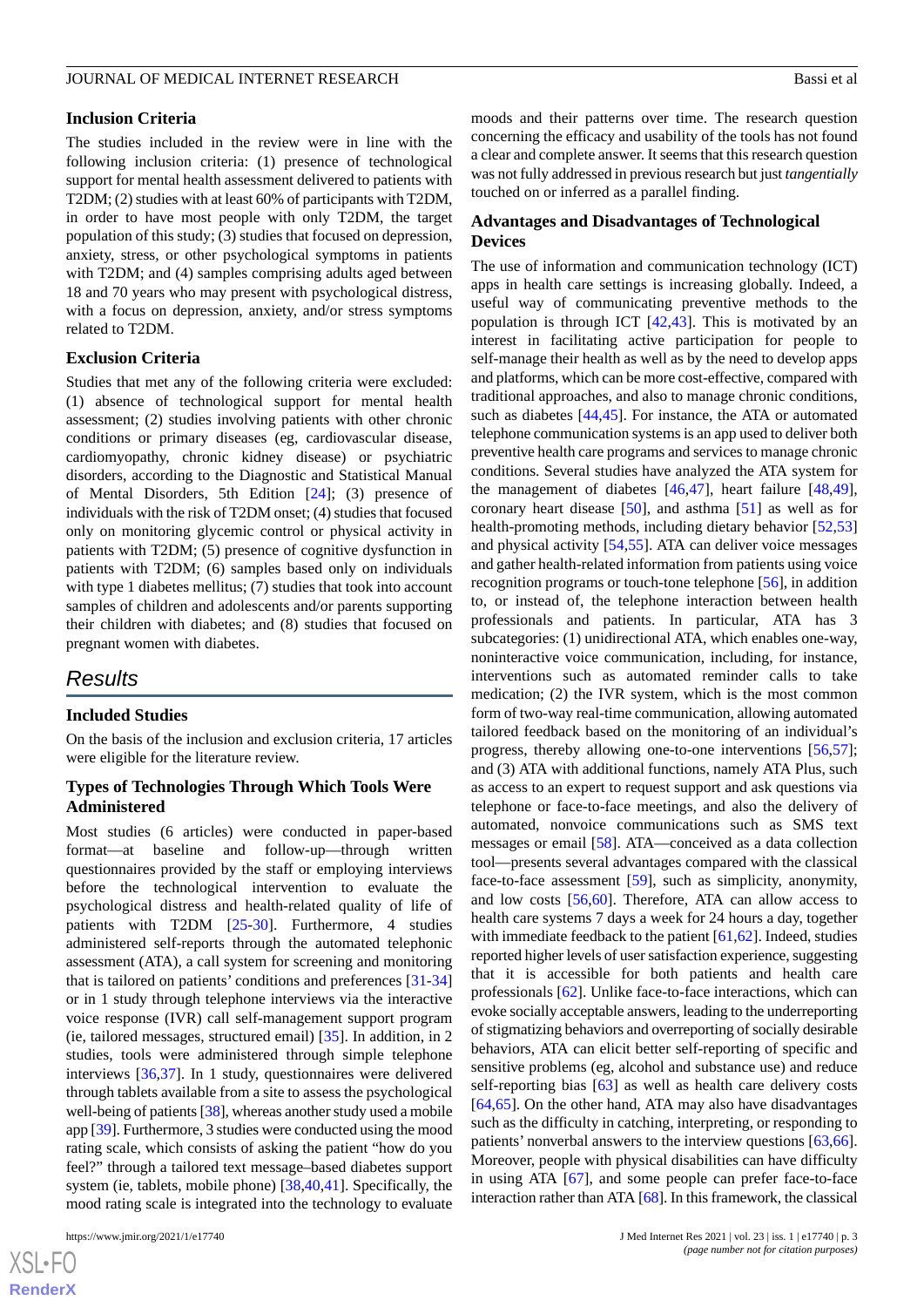telephone interviews, unlike the ATA system, can allow researchers and clinicians to obtain additional indications from the emphasis, intonation, hesitations, and the words used. However, as with the ATA system, they may have difficulty understanding the nonverbal responses. Telephone interviews also include limited telephone coverage in specific areas and lower response rates [[69\]](#page-10-20). On the other hand, health professionals who use telephone interviews as assessment tools also have the opportunity to request a follow-up. Other digital solutions mentioned in this review are mobile phones, tablets, and desktop computers, in which mobile phone apps can allow real-time tracking of mood status, for instance, in patients with diabetes [\[70](#page-10-21)], anywhere and at any time, and they are particularly suitable for delivering immediate feedback, which makes them preferable to tablets and desktop computers. Moreover, besides being able to send voice and text messages, mobile phones present more advanced features, such as web searching, high-quality cameras, a GPS, and sound recording. Altogether with strong processors and operating systems, large memories, and high-resolution screens, mobile phones have turned into handheld computers. In particular, the use of mobile phones is increasing in health care settings (defined as mobile health [mHealth]), allowing health professionals to provide easy and rapid access to updated medical information [\[71](#page-11-0)[,72](#page-11-1)]. Indeed, a great number of mHealth apps have become useful tools for health professionals, including health record maintenance and access, clinical software apps for suggestions within disease diagnosis, patient management and monitoring, clinical decision making, and medical training [[71,](#page-11-0)[73](#page-11-2),[74\]](#page-11-3). Moreover, mHealth has been found to support better clinical decision making and improve patient health outcomes [[74,](#page-11-3)[75](#page-11-4)]. On the other hand, one major issue concerns the security of health information delivered via mobile phones. mHealth adopts wireless atmospheric media to transmit data in the form of radio signals, which seem to be vulnerable to hackers and therefore to modification or distortion [\[76](#page-11-5)]; moreover, mHealth is closely networked with other wireless devices [[77\]](#page-11-6). However, most professionals think that mHealth could significantly improve health care delivery processes, thereby improving patients' psychophysical health. Indeed, mHealth interventions can reduce costs, save time, facilitate access to medical information, and provide a simpler and quicker way for patients and clinicians to send medical communications. Therefore, the adoption of mHealth improves the lifestyle, nutrition, behaviors, and quality of life of people with various diseases, particularly with chronic conditions. Thus, mHealth is increasingly considered to be one of the best digital solutions for the support of individuals in the management of their disease and the improvement of their health conditions [\[77](#page-11-6)].

# **Principal Instruments to Assess Psychological Symptoms in T2DM in the Technology Field**

Most studies included in the review reported only the name of the instrument, thereby not providing information regarding the psychometric properties of the tools, such as reliability, validity, data monitoring, contextual collection, and/or whether the instrument was specified for the population with diabetes  $[28,31,33-36,38,40]$  $[28,31,33-36,38,40]$  $[28,31,33-36,38,40]$  $[28,31,33-36,38,40]$  $[28,31,33-36,38,40]$  $[28,31,33-36,38,40]$  $[28,31,33-36,38,40]$  $[28,31,33-36,38,40]$  $[28,31,33-36,38,40]$  $[28,31,33-36,38,40]$ . In addition, the reasons for using such tools were not described in the analyzed papers; thus, it was not

possible to ensure that the scales were used to address diabetes. In contrast, studies that administered the Diabetes Distress Scale-17 (DDS-17) [[3\]](#page-7-3) to evaluate diabetes-specific distress in the management of the disease reported that this tool shows good reliability and internal validity of the measure across independent samples [[28,](#page-8-20)[33](#page-9-17)[,36](#page-9-4)[,38](#page-9-6)]. This is the only scale that has been validated specifically for diabetes distress, focusing on problems that those patients may experience, such as emotional burden, interpersonal distress, or regimen-related distress [[3](#page-7-3)].

Another instrument that is widely used to assess depressive symptoms through technologies is the Patient Health Questionnaire-9 (PHQ-9); indeed, 9 studies administered the above questionnaire [\[25](#page-8-19)[-28](#page-8-20)[,31](#page-9-1)[-34](#page-9-2)[,38](#page-9-6)]. The Centers for Medicare and Medicaid Services recommend the use of the PHQ-9 for home health care patients. The PHQ-9 was tested in primary care, demonstrating clinical relevance in relation to the Diagnostic and Statistical Manual of Mental Disorder-IV-Text Revision [\[24](#page-8-18),[78\]](#page-11-7). The PHQ-9 further comprises 2 components: symptoms and functional impairment assessment, which is useful for diagnosis, and a severity score, which is useful for selecting and monitoring treatments [[26,](#page-8-21)[27](#page-8-22),[32,](#page-9-18)[38](#page-9-6)]. In addition, 1 study that administered the PHQ-8, a standardized and validated scale, showed its good reliability in assessing depressive symptoms [[37\]](#page-9-5). Therefore, the PHQ represents a good tool to assess depressive symptoms in chronic diseases, including T2DM, as shown by its wide use. With regard to other psychological symptoms examined in the included studies, the tools used to assess anxiety symptoms were few, although the literature highlighted how anxiety could influence the chronic disease itself [\[79](#page-11-8)] to a higher degree than depressive disorders. In this context, 1 study administered the Hospital Anxiety and Depression Scale-14 items [[80\]](#page-11-9) to assess anxiety and depression symptoms [[40\]](#page-9-8), and 2 studies [\[30](#page-9-0),[35\]](#page-9-3) evaluated depression symptoms using the Center for Epidemiological Studies Depression Scale [[81\]](#page-11-10). Furthermore, 2 other studies [[31](#page-9-1)[,33](#page-9-17)] analyzed depression symptoms using the Hopkins Symptom Checklist Depression-20 [[82\]](#page-11-11). With regard to the evaluation of the emotional distress experienced by people with diabetes, 2 studies [[27](#page-8-22)[,35](#page-9-3)] administered the Problem Areas in Diabetes [[83\]](#page-11-12). Furthermore, 2 studies administered the Brief Symptom Inventory [\[84\]](#page-11-13) to assess a wide range of psychological symptoms [[33,](#page-9-17)[36\]](#page-9-4). Stress symptoms were evaluated using a psychological scale through the mood rating; this was found to be interesting, as this scale is a technological modality to assess the nature of mood, thereby giving special importance to the monitoring instead of the screening of these symptoms [\[38](#page-9-6),[40](#page-9-8)[,41](#page-9-9)]. The most used self-reports through technologies evaluating diabetes quality of life can be grouped into 3 categories: one refers to pain that can interfere with normal work and the other 2 categories refer to the physical and emotional symptoms related to the quality of life as assessed through the Medical Outcome Study Short-Form (MOS-SF) Health Survey 12 and 36 items [[85,](#page-11-14)[86\]](#page-11-15), respectively, which are considered to be reliable and valid scales [[26\]](#page-8-21). Overall, 6 studies administered the short version of the MOS [[30,](#page-9-0)[31](#page-9-1),[34,](#page-9-2)[35](#page-9-3),[39,](#page-9-7)[40](#page-9-8)] and 2 studies administered the longer version  $[25,38]$  $[25,38]$  $[25,38]$  $[25,38]$ . One study  $[26]$  $[26]$ evaluated the self-perception of quality of life through the EuroQol-5 Dimension [\[87](#page-11-16)], which has been tested and validated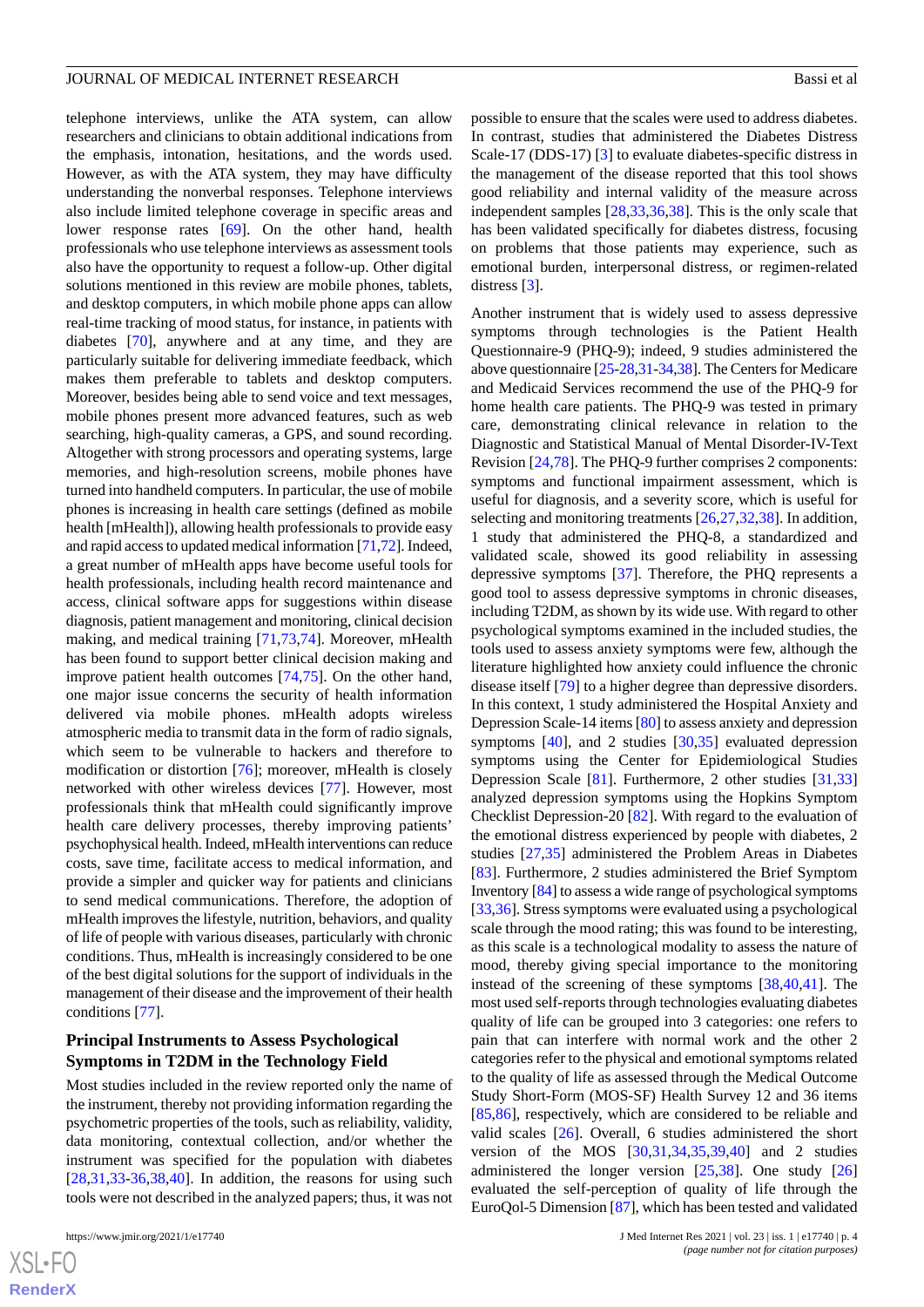to capture the difference in the quality of life in patients with chronic diseases [\[28](#page-8-20)]. One study [\[29](#page-9-19)] analyzed the healthy self-management of the disease itself through the Health Education Impact Questionnaire [\[88](#page-11-17)], and it has also been validated in a primary health care context with patients with several chronic conditions, including diabetes [\[29](#page-9-19)]. Therefore, it seems that these studies used tools specifically targeted to patients with chronic diseases, including diabetes, to evaluate their quality of life as they had to change their physical and psychological habits. It is worth noting that one of the variables that emerged after the revision of the included studies was self-efficacy. Self-efficacy is a key variable in the proper management of diabetes within the health care setting [[89\]](#page-11-18). Indeed, it represents the awareness and the perception that each individual has of their capacity to produce the desired results necessary to influence events, thereby affecting their lives [[30\]](#page-9-0). Indeed, in the context of T2DM diabetes, a study found that higher glycemic control is associated with better self-efficacy and self-care behaviors [\[90](#page-11-19)].

A summary of the types of technological solutions through which patient screening and psychological assessment were conducted is presented in [Multimedia Appendix 1](#page-7-4) [\[25](#page-8-19)-[41\]](#page-9-9). In addition, [Textbox 1](#page-5-0) shows the advantages and disadvantages of administering questionnaires in paper-and-pencil form versus those in digital form. Furthermore, all the questionnaires used to assess psychological symptoms in patients with T2DM are described in-depth in [Multimedia Appendix 2](#page-7-5) [\[3,](#page-7-3)[79](#page-11-8)[,82](#page-11-11)-[90\]](#page-11-19).

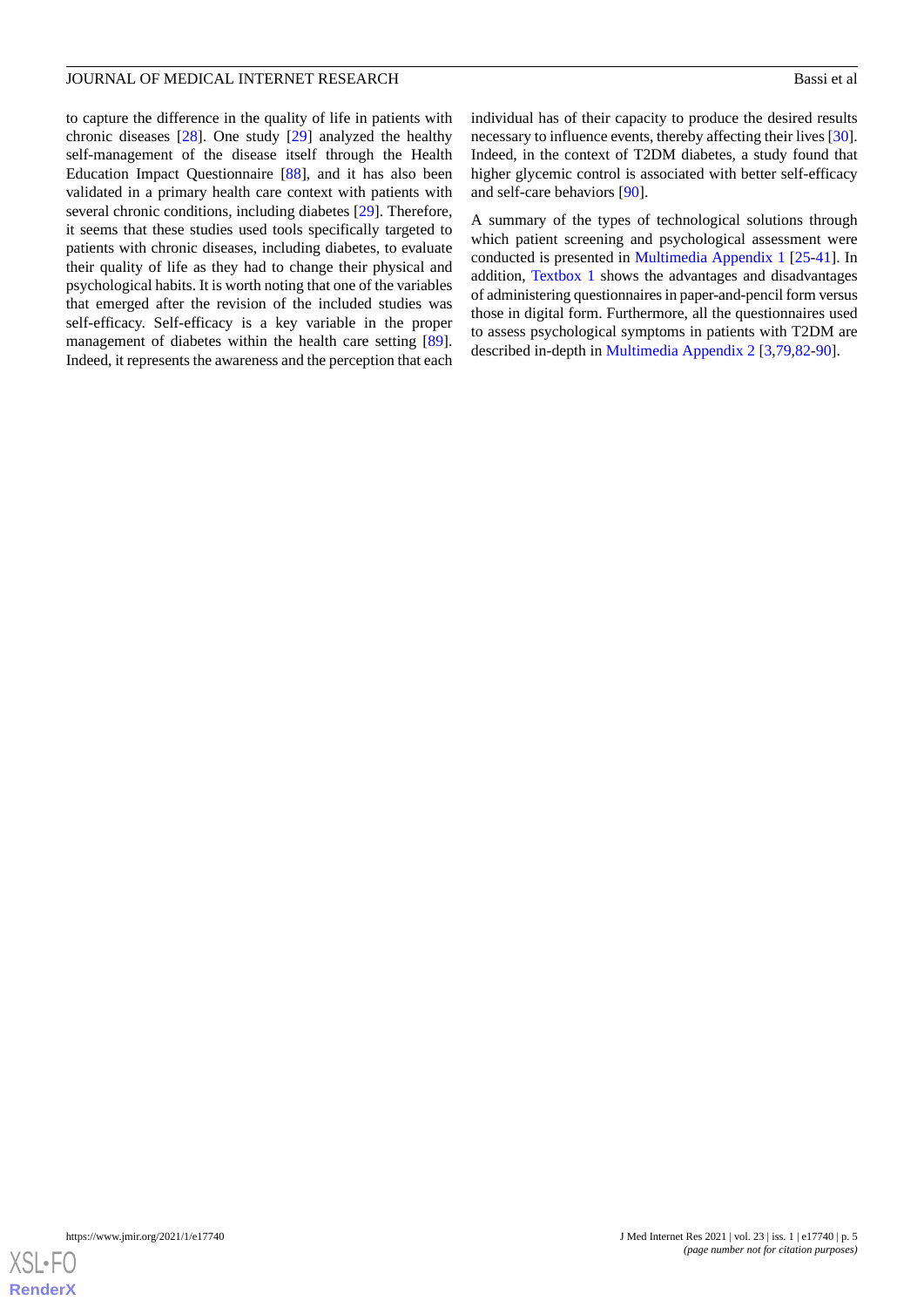<span id="page-5-0"></span>**Textbox 1.** Advantages and disadvantages of administering paper-and-pencil questionnaires versus administering questionnaires through digital solutions.

Paper-and-pencil questionnaires

- **Advantages** 
	- More cost-effective when surveying data in small samples
	- Could increase a working alliance because of human interaction
	- Benefits people who do not have internet access
	- More favorable format when it comes to longer questionnaires
	- No digital skills are required to answer
- Disadvantages
	- Lack of immediate data analysis
	- Data entry is needed to store them in databases
	- Handwritten responses could be difficult to interpret, especially when it comes to open-ended questions
	- Needs longer data processing
	- Printing and archiving of the questionnaires are needed
	- There is the option of skipping questions
	- Human errors can occur when updating the database

### Questionnaires through digital solutions

- Advantages
	- Save time for clinicians and researchers
	- Faster in delivering the questionnaires
	- Directly collect data on the web
	- Furnish an immediate feedback
	- Collect data from people around the world
	- More ecological (ie, no printing and other costs at the point of completing setup)
	- Better graphic layout (ie, not only color images and text, but also dynamic and interactive animation)
	- Collect all the responses, thereby avoiding unanswered questions
	- Allows longer answers to open-ended questions
	- Gives more time to fill in the questionnaires
- Disadvantages
	- Familiarity with digital devices is required
	- Possible difficulties for data analysis derived from people filling-in the questionnaire multiple times, which would bias the results
	- Lack of technological devices
	- Technical problems
	- Unreliable network

# *Discussion*

### **Principal Findings**

This study aimed to review past literature regarding the types of technological devices used to administer psychological instruments for assessing psychological distress (ie, depressive, anxiety symptoms) and stress in patients with T2DM. Assessing diabetes-related psychological symptoms can be challenging, due in part to the complexity of diabetes care. Indeed, diabetes

[XSL](http://www.w3.org/Style/XSL)•FO **[RenderX](http://www.renderx.com/)**

self-care should be multidimensional, including treatment for both organic and psychological symptoms, whereas at the same time, it should use technology-based tools, which show good psychometric properties and are validated by samples of patients with chronic diseases.

First, studies seem to focus on the evaluation of psychological distress and diabetes-specific distress, particularly anxiety, depression, and stress symptoms. Indeed, instruments that measure symptoms of anxiety, stress, and depression related to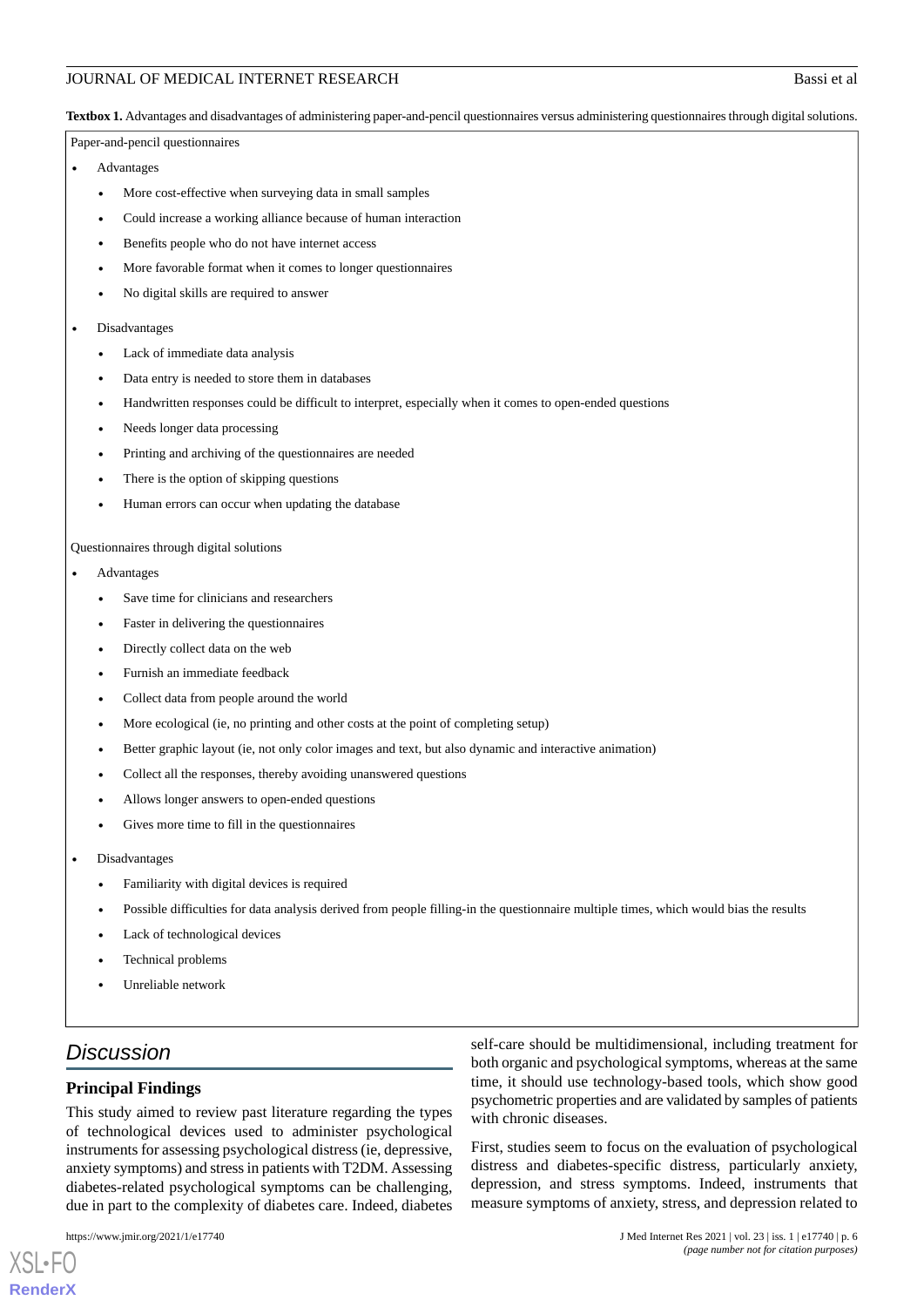T2DM, administered through technologies, were analyzed, and their efficacy and usability were evaluated. In this context, the psychometric properties of the instruments are prerequisites for an accurate assessment of psychological distress in patients with diabetes. Inadequate reliability and validity of the tools make it difficult to detect the psychological well-being of patients with diabetes and the impact of interventions on their well-being or quality of life. Here, the timing of the test can influence its reliability and validity, and therefore it needs to be taken into consideration. Within a longitudinal evaluation of an intervention, if the duration of the test was too short, participants could recall information from the first time they completed it, which could bias the findings. Alternatively, if its duration was too long, participants may have changed significantly, which could also bias the results [\[91](#page-11-20)].

In most studies, screening was conducted using written questionnaires at baseline and after a follow-up as well as telephone interviews (ie, simple telephone interviews, ATA calls, and IVR) to assess psychological symptoms [[25-](#page-8-19)[32,](#page-9-18)[36](#page-9-4)[,37\]](#page-9-5).

Few studies have used digital solutions, such as mobile apps, tablets, and computers, to deliver psychological self-reports for intervention groups, even though they were investigating the psychological symptoms related to the disease itself  $[26,31,33,35,39,84]$  $[26,31,33,35,39,84]$  $[26,31,33,35,39,84]$  $[26,31,33,35,39,84]$  $[26,31,33,35,39,84]$  $[26,31,33,35,39,84]$  $[26,31,33,35,39,84]$  $[26,31,33,35,39,84]$  $[26,31,33,35,39,84]$  $[26,31,33,35,39,84]$ . In this context, the recent progress in technologies supports the ecological momentary assessment of mood, using mood ratings through mobile devices, outside the clinical environment. The mood rating scale can help to bypass issues associated with infrequent reporting of depressive symptoms and allows for a better representation of the dynamic nature of mood, which is often left unreported, and to better guide treatment planning [[92,](#page-11-21)[93\]](#page-11-22). For instance, delivering psychological instruments through technologies (eg, mobile phone apps) allows researchers to collect data directly from the web; thus, the wide use of the mood rating strategy would suggest saving time [[94](#page-11-23)[,95](#page-11-24)]. For instance, some studies have analyzed the feasibility of daily or weekly SMS text messages based on mood ratings, showing that mood ratings represent a valid monitoring strategy for patients with depression [\[70,](#page-10-21)[96](#page-12-0)[,97\]](#page-12-1). Mobile phone apps allow real-time tracking of mood status in patients with T2DM [\[70](#page-10-21)], anywhere and at any time, and they are particularly suitable for delivering immediate feedback (which makes them preferable to tablets and desktop computers). Moreover, they facilitate data collection in a more contextualized, pervasive, longitudinal, and reliable way, rather than using written questionnaires (preintervention and postintervention). In addition, they allow adapting the intervention to patients' needs, supporting them in the management of their chronic disease. On the basis of other chronic diseases, mobile phone apps can provide psychoeducation [\[98](#page-12-2)], smoking cessation support [\[99](#page-12-3)], cognitive behavioral therapy [\[100](#page-12-4)], and support to caregivers [[101\]](#page-12-5). Therefore, the identification of the appropriate psychological tools that can be embedded in digital devices, such as smartphones, could allow researchers and clinicians to conduct a screening of the level of anxiety, stress, and depressive symptoms in patients with T2DM in a faster and easier way.

Second, the PHQ-9 and the DDS-17 emerged as useful tools for the assessment of depressive symptoms in chronic diseases

[XSL](http://www.w3.org/Style/XSL)•FO **[RenderX](http://www.renderx.com/)** and for problems often experienced by these patients, such as emotional burden, interpersonal distress, or regimen-related distress [\[3](#page-7-3)]. Another widely used instrument is the MOS-SF-12, which assesses the physical and emotional symptoms related to the quality of life.

Moreover, considering the importance of the role of self-efficacy in the management of emotion-related diabetes, it is recommended that researchers and clinicians use specific tools to address self-efficacy in those patients. Of particular note is the fact that most studies used psychological tools in the standard paper format to assess the effectiveness of interventions without integrating them into digital solutions. Indeed, in this review, few studies delivered web-based questionnaires [[38,](#page-9-6)[39](#page-9-7)]. As an example, the Meru Health Ascend, a smartphone-based, therapist-supported intervention for depression and anxiety in patients with no chronic disease, delivered 2 validated scales for psychological distress (ie, PHQ-9 and the Generalized Anxiety Disorder-7) on a smartphone [\[102](#page-12-6)].

In this study, the integration of assessment instruments in digital solutions improved the assessment of depressive and anxiety symptoms. Thus, research suggests that mHealth interventions are functional ways of supporting the treatment of depression and anxiety symptoms [[102](#page-12-6)].

### **Limitations and Strengths**

This review presents some limitations, as it included only papers in English, which limits the generalization of the findings. In addition, a limitation could be identified in the different implications regarding the use of technological devices from the age of 18 to 70 years. Older adults may be less familiar with the use of these devices. Future work should evaluate the effect of the use of technological devices among individuals of different ages. In the context of digital solutions, the disadvantage of smartphone-, tablet-, or computer-based apps is that they can be removed by the user; however, such device-based apps and other conversational agents can represent a valuable solution in administering psychological tools for the screening of patients, especially in emergency situations such as the SARS-CoV-2 pandemic. Furthermore, most studies do not provide information regarding the psychometric properties of tools, such as reliability, validity, and contextual collection. It could be important to include such characteristics to better understand the instruments used for assessing psychological distress and diabetes-specific distress. Another limitation is the noninclusion of videoconference calling as a digital solution, which especially during the COVID-19 lockdown represented the method of choice among practitioners in psychology and psychiatry for a remote assessment of mental health. Future studies should include these types of technological solutions to expand this literature review.

Finally, the focus of the review was only on psychological measures related to T2DM. In future works, one would recommend the integration of the assessment and monitoring of both organic and psychological symptoms in patients with T2DM.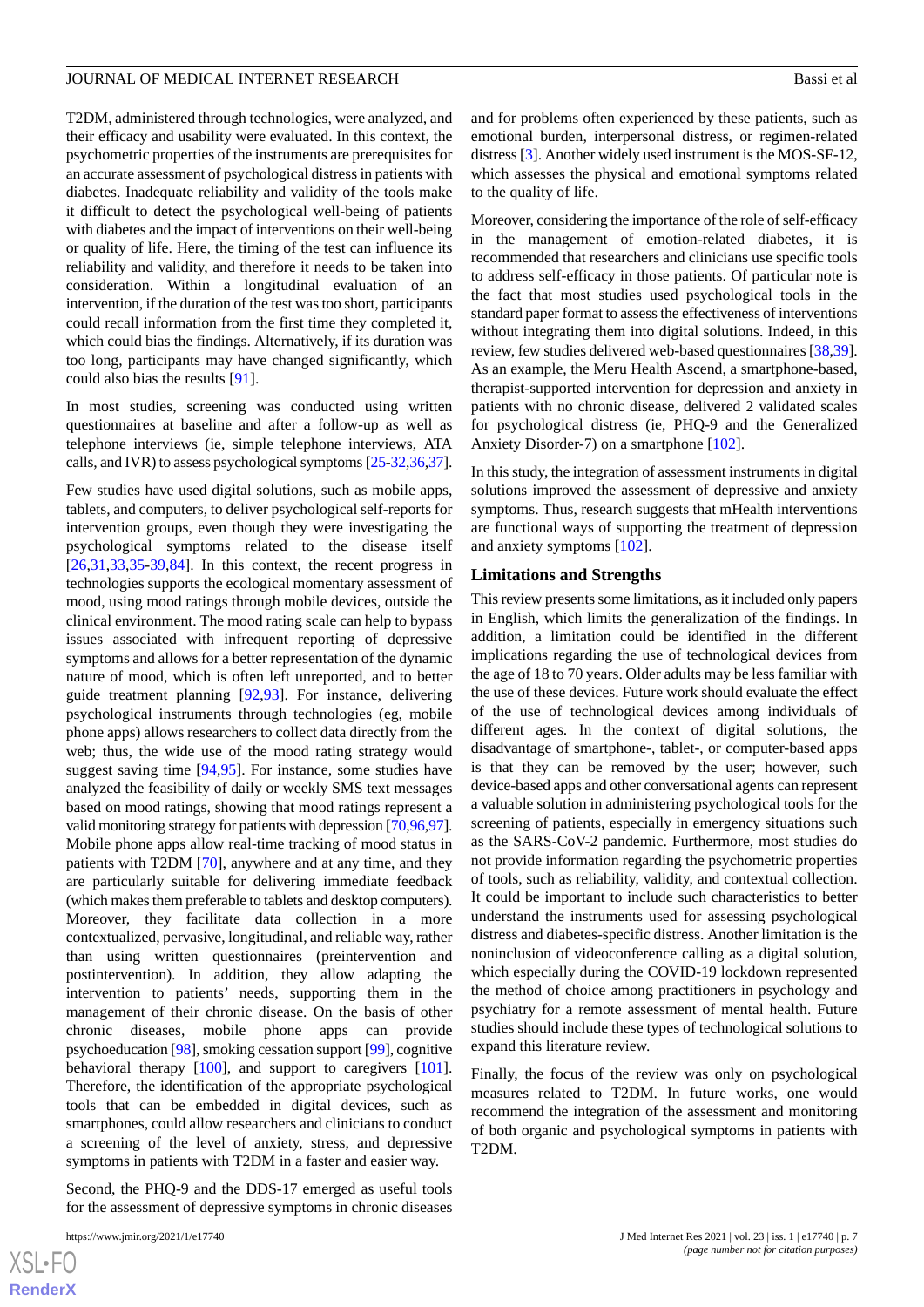On the other hand, this review also has some strengths. In addition to depression, the review considered all possible psychological symptoms related to T2DM.

# **Future Development and Implications of the Study**

This review highlighted implications that may have an impact on future research and clinical practice. In particular, the use of appropriate technological solutions to assess the psychological condition of patients can allow early detection of depression, stress, and anxiety symptoms, especially in chronic conditions as well as mental disorders [[103](#page-12-7)]. In less severe cases, it might also help the deployment of mHealth interventions to support and improve depression, anxiety, and stress symptoms in T2DM to lower the burden for the health care system, in a stepped care approach [\[104\]](#page-12-8). Previous research found that mHealth solutions were well accepted by young adults [\[105](#page-12-9)], and further research is required to assess their acceptability by older adults with T2DM. Furthermore, because of the huge growth of mHealth apps, it would be useful to screen the levels of anxiety, stress, and depression symptoms in patients with diabetes, using appropriate psychological instruments. This screening could be able to identify whether the patient showed mild, moderate, or severe symptoms, thereby allowing clinicians to better set up interventions.

# **Conclusions**

In view of the large increase in the number of patients with diabetes globally, it is important to intensify efforts in the deployment of digital solutions for the accurate assessment of patients' psychological condition. These instruments can be useful for clinicians and researchers to better monitor patients'

conditions. For example, the mood rating scale is widely used in studies to assess diabetes-related stress and depression. Therefore, the identification of appropriate psychological tools that can be deployed through mHealth solutions allows researchers and clinicians to screen for anxiety, stress, and depression in patients with T2DM in a faster and easier way. Moreover, data from the literature suggest that mHealth interventions are preferable to other types of digital interventions [[101\]](#page-12-5). For instance, mHealth apps have recently been deployed in the field of psychology to deliver evidence-based treatments for depression and anxiety and to overcome barriers of face-to-face psychotherapy [\[101](#page-12-5)]. Therefore, this study can add to the scientific body of literature on the revision of valuable digital solutions in assessing and monitoring the mental health of patients, in which the traditional paper-and-pencil instruments can be delivered through digital solutions. Indeed, administering questionnaires through technological devices is a more cost-effective, time-efficient method for data gathering and for real-time tracking of mood status. Effective programs for chronic disease management should combine relevant information systems, with constant follow-up and targeted self-management for patients. In this way, ICT is incorporated in such a way as to provide accessible and convenient psychoeducational information as well as self - management tools for people with long-term conditions. Finally, it is worth noting that ICT represents the only feasible way to assist and maintain health care, in chronic and nonchronic disease, in such a dramatic period as the actual pandemic, and thus gaining better knowledge and flexibility in the use of these methods becomes essential.

# <span id="page-7-4"></span>**Conflicts of Interest**

None declared.

# <span id="page-7-5"></span>**Multimedia Appendix 1**

Articles from the literature review. [[DOCX File , 25 KB](https://jmir.org/api/download?alt_name=jmir_v23i1e17740_app1.docx&filename=eab8087c3fa2dd68d9014e3c98768ea7.docx)-[Multimedia Appendix 1\]](https://jmir.org/api/download?alt_name=jmir_v23i1e17740_app1.docx&filename=eab8087c3fa2dd68d9014e3c98768ea7.docx)

# <span id="page-7-0"></span>**Multimedia Appendix 2**

Description of the psychological instruments. [[DOCX File , 22 KB](https://jmir.org/api/download?alt_name=jmir_v23i1e17740_app2.docx&filename=ae525e0e1b23d112ad7e849d2a2a355d.docx)-[Multimedia Appendix 2\]](https://jmir.org/api/download?alt_name=jmir_v23i1e17740_app2.docx&filename=ae525e0e1b23d112ad7e849d2a2a355d.docx)

# <span id="page-7-3"></span>**References**

- <span id="page-7-1"></span>1. Egede LE, Zheng D, Simpson K. Comorbid depression is associated with increased health care use and expenditures in individuals with diabetes. Diabetes Care 2002 Mar;25(3):464-470. [doi: [10.2337/diacare.25.3.464\]](http://dx.doi.org/10.2337/diacare.25.3.464) [Medline: [11874931\]](http://www.ncbi.nlm.nih.gov/entrez/query.fcgi?cmd=Retrieve&db=PubMed&list_uids=11874931&dopt=Abstract)
- 2. Gonzalez J, Esbitt S, Schneider H, Osborne P, Kupperman E. Psychological Comorbidities of Type 2 Diabetes. New York, USA: Routedge; 2011:-122.
- <span id="page-7-2"></span>3. Polonsky WH, Fisher L, Earles J, Dudl RJ, Lees J, Mullan J, et al. Assessing psychosocial distress in diabetes: development of the diabetes distress scale. Diabetes Care 2005 Mar;28(3):626-631. [doi: [10.2337/diacare.28.3.626](http://dx.doi.org/10.2337/diacare.28.3.626)] [Medline: [15735199](http://www.ncbi.nlm.nih.gov/entrez/query.fcgi?cmd=Retrieve&db=PubMed&list_uids=15735199&dopt=Abstract)]
- 4. Young-Hyman D, de Groot M, Hill-Briggs F, Gonzalez J, Hood K, Peyrot M. Response to comments on young-hyman et al psychosocial care for people with diabetes: a position statement of the American diabetes association. Diabetes care 2016;39:2126-2140. Diabetes Care 2017 Sep;40(9):e131-e132 [\[FREE Full text](http://europepmc.org/abstract/MED/28830965)] [doi: [10.2337/dci16-0051](http://dx.doi.org/10.2337/dci16-0051)] [Medline: [28830965](http://www.ncbi.nlm.nih.gov/entrez/query.fcgi?cmd=Retrieve&db=PubMed&list_uids=28830965&dopt=Abstract)]
- 5. Ali S, Stone M, Skinner TC, Robertson N, Davies M, Khunti K. The association between depression and health-related quality of life in people with type 2 diabetes: a systematic literature review. Diabetes Metab Res Rev 2010 Feb;26(2):75-89. [doi: [10.1002/dmrr.1065\]](http://dx.doi.org/10.1002/dmrr.1065) [Medline: [20186998](http://www.ncbi.nlm.nih.gov/entrez/query.fcgi?cmd=Retrieve&db=PubMed&list_uids=20186998&dopt=Abstract)]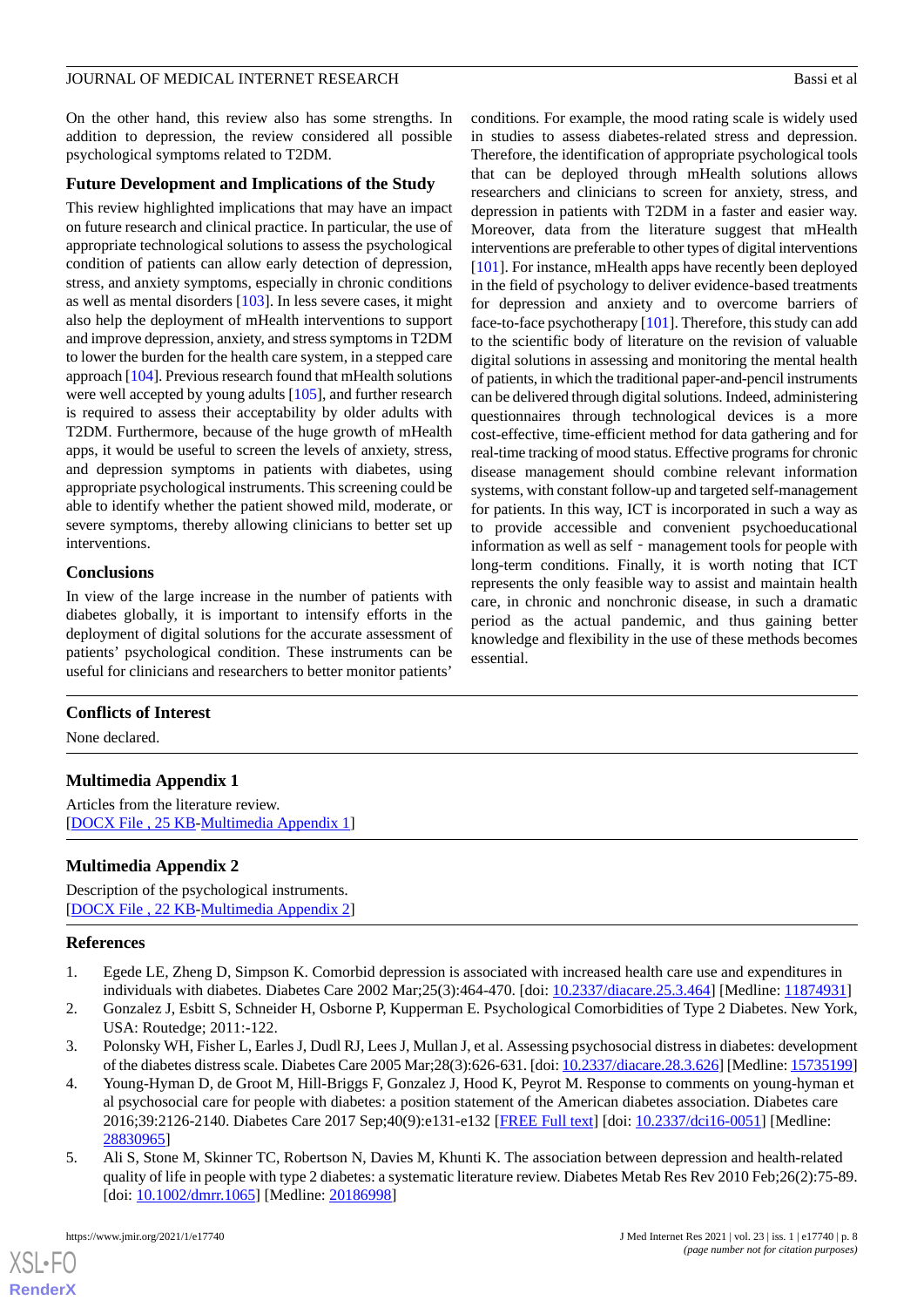- <span id="page-8-0"></span>6. de Groot M, Golden SH, Wagner J. Psychological conditions in adults with diabetes. Am Psychol 2016 Oct;71(7):552-562 [[FREE Full text](http://europepmc.org/abstract/MED/27690484)] [doi: [10.1037/a0040408](http://dx.doi.org/10.1037/a0040408)] [Medline: [27690484\]](http://www.ncbi.nlm.nih.gov/entrez/query.fcgi?cmd=Retrieve&db=PubMed&list_uids=27690484&dopt=Abstract)
- <span id="page-8-5"></span>7. Fisher L, Glasgow RE, Strycker LA. The relationship between diabetes distress and clinical depression with glycemic control among patients with type 2 diabetes. Diabetes Care 2010 May;33(5):1034-1036 [\[FREE Full text](http://europepmc.org/abstract/MED/20150291)] [doi: [10.2337/dc09-2175\]](http://dx.doi.org/10.2337/dc09-2175) [Medline: [20150291](http://www.ncbi.nlm.nih.gov/entrez/query.fcgi?cmd=Retrieve&db=PubMed&list_uids=20150291&dopt=Abstract)]
- <span id="page-8-6"></span>8. Fisher L, Hessler DM, Polonsky WH, Mullan J. When is diabetes distress clinically meaningful?: establishing cut points for the Diabetes Distress Scale. Diabetes Care 2012 Feb;35(2):259-264 [[FREE Full text](http://europepmc.org/abstract/MED/22228744)] [doi: [10.2337/dc11-1572\]](http://dx.doi.org/10.2337/dc11-1572) [Medline: [22228744](http://www.ncbi.nlm.nih.gov/entrez/query.fcgi?cmd=Retrieve&db=PubMed&list_uids=22228744&dopt=Abstract)]
- <span id="page-8-2"></span><span id="page-8-1"></span>9. Winchester RJ, Williams JS, Wolfman TE, Egede LE. Depressive symptoms, serious psychological distress, diabetes distress and cardiovascular risk factor control in patients with type 2 diabetes. J Diabetes Complications 2016 Mar;30(2):312-317 [[FREE Full text\]](http://europepmc.org/abstract/MED/26657725) [doi: [10.1016/j.jdiacomp.2015.11.010\]](http://dx.doi.org/10.1016/j.jdiacomp.2015.11.010) [Medline: [26657725](http://www.ncbi.nlm.nih.gov/entrez/query.fcgi?cmd=Retrieve&db=PubMed&list_uids=26657725&dopt=Abstract)]
- <span id="page-8-3"></span>10. Nguyen H, Tran T, Nguyen C, Tran T, Tran B, Latkin C, et al. Impact of comorbid chronic conditions to quality of life among elderly patients with diabetes mellitus in Vietnam. Int J Environ Res Public Health 2019 Feb 13;16(4):- [[FREE Full](https://www.mdpi.com/resolver?pii=ijerph16040531) [text](https://www.mdpi.com/resolver?pii=ijerph16040531)] [doi: [10.3390/ijerph16040531](http://dx.doi.org/10.3390/ijerph16040531)] [Medline: [30781767\]](http://www.ncbi.nlm.nih.gov/entrez/query.fcgi?cmd=Retrieve&db=PubMed&list_uids=30781767&dopt=Abstract)
- <span id="page-8-4"></span>11. Niti M, Ng T, Kua EH, Ho RC, Tan CH. Depression and chronic medical illnesses in Asian older adults: the role of subjective health and functional status. Int J Geriatr Psychiatry 2007 Nov;22(11):1087-1094. [doi: [10.1002/gps.1789\]](http://dx.doi.org/10.1002/gps.1789) [Medline: [17407107](http://www.ncbi.nlm.nih.gov/entrez/query.fcgi?cmd=Retrieve&db=PubMed&list_uids=17407107&dopt=Abstract)]
- <span id="page-8-7"></span>12. Nguyen TT, Vu HT, Nguyen TN, Dao HT, Nguyen TX, Nguyen HT, et al. Assessment of nutritional status in older diabetic outpatients and related factors in Hanoi, Vietnam. JMDH 2019 Jul;Volume 12:601-606. [doi: [10.2147/jmdh.s194155\]](http://dx.doi.org/10.2147/jmdh.s194155)
- <span id="page-8-8"></span>13. Diabetes Distress. Diabetes. URL: [https://www.diabetes.org.uk/professionals/resources/shared-practice/psychological-care/](https://www.diabetes.org.uk/professionals/resources/shared-practice/psychological-care/emotional-health-professionals-guide/chapter-3-diabetes-distress) [emotional-health-professionals-guide/chapter-3-diabetes-distress](https://www.diabetes.org.uk/professionals/resources/shared-practice/psychological-care/emotional-health-professionals-guide/chapter-3-diabetes-distress) [accessed 2020-07-01]
- <span id="page-8-9"></span>14. Arvidsdotter T, Marklund B, Kylén S, Taft C, Ekman I. Understanding persons with psychological distress in primary health care. Scand J Caring Sci 2016 Dec;30(4):687-694. [doi: [10.1111/scs.12289\]](http://dx.doi.org/10.1111/scs.12289) [Medline: [26463897\]](http://www.ncbi.nlm.nih.gov/entrez/query.fcgi?cmd=Retrieve&db=PubMed&list_uids=26463897&dopt=Abstract)
- <span id="page-8-10"></span>15. Fisher L, Skaff MM, Mullan JT, Arean P, Glasgow R, Masharani U. A longitudinal study of affective and anxiety disorders, depressive affect and diabetes distress in adults with Type 2 diabetes. Diabet Med 2008 Sep;25(9):1096-1101 [[FREE Full](http://europepmc.org/abstract/MED/19183314) [text](http://europepmc.org/abstract/MED/19183314)] [doi: [10.1111/j.1464-5491.2008.02533.x\]](http://dx.doi.org/10.1111/j.1464-5491.2008.02533.x) [Medline: [19183314\]](http://www.ncbi.nlm.nih.gov/entrez/query.fcgi?cmd=Retrieve&db=PubMed&list_uids=19183314&dopt=Abstract)
- <span id="page-8-12"></span><span id="page-8-11"></span>16. Ansari M, Shams SH, Hakami M. The effect of training anger control and stress management on blood glucose levels in people with diabetes. HPJ In Persian 2011;1(3):47-60.
- 17. Amiri M, Aghaei A, Abedi A, Safari Y. Effectiveness of stress inoculation training (SIT) on depression Diabetics. HPJ In Persian 2014;3(1):16-28.
- <span id="page-8-13"></span>18. Mikaliūkštienė A, Žagminas K, Juozulynas A, Narkauskaitė L, Sąlyga J, Jankauskienė K, et al. Prevalence and determinants of anxiety and depression symptoms in patients with type 2 diabetes in Lithuania. Med Sci Monit 2014 Feb 4;20:182-190 [[FREE Full text](https://www.medscimonit.com/download/index/idArt/890019)] [doi: [10.12659/MSM.890019\]](http://dx.doi.org/10.12659/MSM.890019) [Medline: [24492643](http://www.ncbi.nlm.nih.gov/entrez/query.fcgi?cmd=Retrieve&db=PubMed&list_uids=24492643&dopt=Abstract)]
- <span id="page-8-14"></span>19. Wagner JA, Tennen H, Finan PH, White WB, Burg MM, Ghuman N. Lifetime history of depression, type 2 diabetes, and endothelial reactivity to acute stress in postmenopausal women. Int J Behav Med 2012 Dec;19(4):503-511. [doi: [10.1007/s12529-011-9190-5\]](http://dx.doi.org/10.1007/s12529-011-9190-5) [Medline: [21964983](http://www.ncbi.nlm.nih.gov/entrez/query.fcgi?cmd=Retrieve&db=PubMed&list_uids=21964983&dopt=Abstract)]
- <span id="page-8-16"></span><span id="page-8-15"></span>20. de Groot M, Pinkerman B, Wagner J, Hockman E. Depression treatment and satisfaction in a multicultural sample of type 1 and type 2 diabetic patients. Diabetes Care 2006 Mar;29(3):549-553. [doi: [10.2337/diacare.29.03.06.dc05-1396\]](http://dx.doi.org/10.2337/diacare.29.03.06.dc05-1396) [Medline: [16505504](http://www.ncbi.nlm.nih.gov/entrez/query.fcgi?cmd=Retrieve&db=PubMed&list_uids=16505504&dopt=Abstract)]
- <span id="page-8-19"></span><span id="page-8-18"></span><span id="page-8-17"></span>21. Liberman A, Buckingham B, Phillip M. Diabetes technology and the human factor. Diabetes Technol Ther 2014 Feb;16(Suppl 1):S110-S118 [[FREE Full text](http://europepmc.org/abstract/MED/24479592)] [doi: [10.1089/dia.2014.1513](http://dx.doi.org/10.1089/dia.2014.1513)] [Medline: [24479592\]](http://www.ncbi.nlm.nih.gov/entrez/query.fcgi?cmd=Retrieve&db=PubMed&list_uids=24479592&dopt=Abstract)
- 22. Lu Y, Xu J, Zhao W, Han H. Measuring self-care in persons with type 2 diabetes: a systematic review. Eval Health Prof 2016 Jun;39(2):131-184 [\[FREE Full text\]](http://europepmc.org/abstract/MED/26130465) [doi: [10.1177/0163278715588927](http://dx.doi.org/10.1177/0163278715588927)] [Medline: [26130465\]](http://www.ncbi.nlm.nih.gov/entrez/query.fcgi?cmd=Retrieve&db=PubMed&list_uids=26130465&dopt=Abstract)
- <span id="page-8-21"></span>23. Cambridge Dictionary. URL: <https://dictionary.cambridge.org/dictionary/english/device> [accessed 2020-07-01]
- 24. Diagnostic and Statistical Manual of Mental Disorders. 4th Edition. Milano: Masson; 2000.
- <span id="page-8-22"></span>25. Quinn CC, Khokhar B, Weed K, Barr E, Gruber-Baldini AL. Older adult self-efficacy study of mobile phone diabetes management. Diabetes Technol Ther 2015 Jul;17(7):455-461 [[FREE Full text](http://europepmc.org/abstract/MED/25692373)] [doi: [10.1089/dia.2014.0341\]](http://dx.doi.org/10.1089/dia.2014.0341) [Medline: [25692373](http://www.ncbi.nlm.nih.gov/entrez/query.fcgi?cmd=Retrieve&db=PubMed&list_uids=25692373&dopt=Abstract)]
- <span id="page-8-20"></span>26. Islam SM, Lechner A, Ferrari U, Froeschl G, Alam DS, Holle R, et al. Mobile phone intervention for increasing adherence to treatment for type 2 diabetes in an urban area of Bangladesh: protocol for a randomized controlled trial. BMC Health Serv Res 2014 Nov 26;14:586 [\[FREE Full text\]](https://bmchealthservres.biomedcentral.com/articles/10.1186/s12913-014-0586-1) [doi: [10.1186/s12913-014-0586-1](http://dx.doi.org/10.1186/s12913-014-0586-1)] [Medline: [25424425\]](http://www.ncbi.nlm.nih.gov/entrez/query.fcgi?cmd=Retrieve&db=PubMed&list_uids=25424425&dopt=Abstract)
- 27. Welch G, Allen NA, Zagarins SE, Stamp KD, Bursell S, Kedziora RJ. Comprehensive diabetes management program for poorly controlled Hispanic type 2 patients at a community health center. Diabetes Educ 2011;37(5):680-688. [doi: [10.1177/0145721711416257\]](http://dx.doi.org/10.1177/0145721711416257) [Medline: [21918206\]](http://www.ncbi.nlm.nih.gov/entrez/query.fcgi?cmd=Retrieve&db=PubMed&list_uids=21918206&dopt=Abstract)
- 28. Quinn CC, Shardell MD, Terrin ML, Barr EA, Ballew SH, Gruber-Baldini AL. Cluster-randomized trial of a mobile phone personalized behavioral intervention for blood glucose control. Diabetes Care 2011 Sep;34(9):1934-1942 [[FREE Full text](http://europepmc.org/abstract/MED/21788632)] [doi: [10.2337/dc11-0366\]](http://dx.doi.org/10.2337/dc11-0366) [Medline: [21788632\]](http://www.ncbi.nlm.nih.gov/entrez/query.fcgi?cmd=Retrieve&db=PubMed&list_uids=21788632&dopt=Abstract)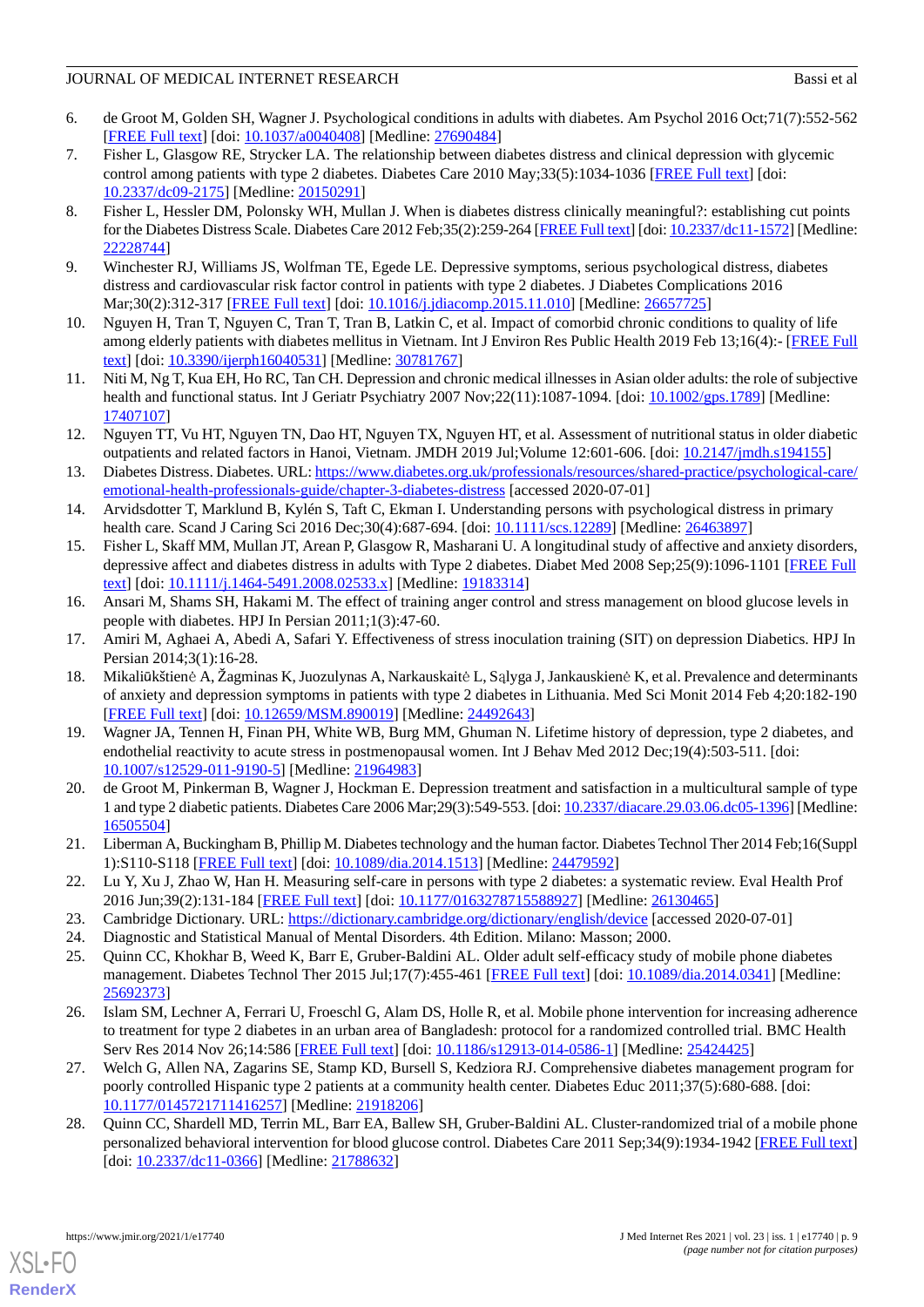- <span id="page-9-19"></span>29. Torbjørnsen A, Småstuen MC, Jenum AK, Årsand E, Ribu L. Acceptability of an mhealth app intervention for persons with type 2 diabetes and its associations with initial self-management: randomized controlled trial. JMIR Mhealth Uhealth 2018 May 21;6(5):e125 [\[FREE Full text\]](https://mhealth.jmir.org/2018/5/e125/) [doi: [10.2196/mhealth.8824\]](http://dx.doi.org/10.2196/mhealth.8824) [Medline: [29784635\]](http://www.ncbi.nlm.nih.gov/entrez/query.fcgi?cmd=Retrieve&db=PubMed&list_uids=29784635&dopt=Abstract)
- <span id="page-9-0"></span>30. Weinstock RS, Brooks G, Palmas W, Morin PC, Teresi JA, Eimicke JP, et al. Lessened decline in physical activity and impairment of older adults with diabetes with telemedicine and pedometer use: results from the IDEATel study. Age Ageing 2011 Jan;40(1):98-105. [doi: [10.1093/ageing/afq147\]](http://dx.doi.org/10.1093/ageing/afq147) [Medline: [21081539](http://www.ncbi.nlm.nih.gov/entrez/query.fcgi?cmd=Retrieve&db=PubMed&list_uids=21081539&dopt=Abstract)]
- <span id="page-9-1"></span>31. Ramirez M, Wu S, Jin H, Ell K, Gross-Schulman S, Myerchin Sklaroff L, et al. Automated remote monitoring of depression: acceptance among low-income patients in diabetes disease management. JMIR Ment Health 2016 Jan 25;3(1):e6 [\[FREE](https://mental.jmir.org/2016/1/e6/) [Full text\]](https://mental.jmir.org/2016/1/e6/) [doi: [10.2196/mental.4823](http://dx.doi.org/10.2196/mental.4823)] [Medline: [26810139\]](http://www.ncbi.nlm.nih.gov/entrez/query.fcgi?cmd=Retrieve&db=PubMed&list_uids=26810139&dopt=Abstract)
- <span id="page-9-18"></span><span id="page-9-17"></span>32. Vidyanti I, Wu B, Wu S. Low-income minority patient engagement with automated telephonic depression assessment and impact on health outcomes. Qual Life Res 2015 May; 24(5):1119-1129 [[FREE Full text](http://europepmc.org/abstract/MED/25543270)] [doi: [10.1007/s11136-014-0900-8](http://dx.doi.org/10.1007/s11136-014-0900-8)] [Medline: [25543270](http://www.ncbi.nlm.nih.gov/entrez/query.fcgi?cmd=Retrieve&db=PubMed&list_uids=25543270&dopt=Abstract)]
- <span id="page-9-2"></span>33. Wu S, Ell K, Gross-Schulman SG, Sklaroff LM, Katon WJ, Nezu AM, et al. Technology-facilitated depression care management among predominantly Latino diabetes patients within a public safety net care system: comparative effectiveness trial design. Contemp Clin Trials 2014 Mar;37(2):342-354. [doi: [10.1016/j.cct.2013.11.002](http://dx.doi.org/10.1016/j.cct.2013.11.002)] [Medline: [24215775](http://www.ncbi.nlm.nih.gov/entrez/query.fcgi?cmd=Retrieve&db=PubMed&list_uids=24215775&dopt=Abstract)]
- <span id="page-9-3"></span>34. Hay JW, Lee P, Jin H, Guterman JJ, Gross-Schulman S, Ell K, et al. Cost-effectiveness of a technology-facilitated depression care management adoption model in safety-net primary care patients with type 2 diabetes. Value Health 2018 May;21(5):561-568 [\[FREE Full text\]](https://linkinghub.elsevier.com/retrieve/pii/S1098-3015(17)33714-2) [doi: [10.1016/j.jval.2017.11.005\]](http://dx.doi.org/10.1016/j.jval.2017.11.005) [Medline: [29753353](http://www.ncbi.nlm.nih.gov/entrez/query.fcgi?cmd=Retrieve&db=PubMed&list_uids=29753353&dopt=Abstract)]
- <span id="page-9-4"></span>35. Aikens JE, Rosland A, Piette JD. Improvements in illness self-management and psychological distress associated with telemonitoring support for adults with diabetes. Prim Care Diabetes 2015 Apr;9(2):127-134 [\[FREE Full text\]](http://europepmc.org/abstract/MED/25065270) [doi: [10.1016/j.pcd.2014.06.003](http://dx.doi.org/10.1016/j.pcd.2014.06.003)] [Medline: [25065270\]](http://www.ncbi.nlm.nih.gov/entrez/query.fcgi?cmd=Retrieve&db=PubMed&list_uids=25065270&dopt=Abstract)
- <span id="page-9-5"></span>36. Rotheram-Borus MJ, Tomlinson M, Gwegwe M, Comulada WS, Kaufman N, Keim M. Diabetes buddies: peer support through a mobile phone buddy system. Diabetes Educ 2012;38(3):357-365 [\[FREE Full text\]](http://europepmc.org/abstract/MED/22546740) [doi: [10.1177/0145721712444617\]](http://dx.doi.org/10.1177/0145721712444617) [Medline: [22546740\]](http://www.ncbi.nlm.nih.gov/entrez/query.fcgi?cmd=Retrieve&db=PubMed&list_uids=22546740&dopt=Abstract)
- <span id="page-9-6"></span>37. Trief PM, Fisher L, Sandberg J, Cibula DA, Dimmock J, Hessler DM, et al. Health and psychosocial outcomes of a telephonic couples behavior change intervention in patients with poorly controlled type 2 diabetes: a randomized clinical trial. Diabetes Care 2016 Dec;39(12):2165-2173 [[FREE Full text](http://europepmc.org/abstract/MED/27456837)] [doi: [10.2337/dc16-0035\]](http://dx.doi.org/10.2337/dc16-0035) [Medline: [27456837](http://www.ncbi.nlm.nih.gov/entrez/query.fcgi?cmd=Retrieve&db=PubMed&list_uids=27456837&dopt=Abstract)]
- <span id="page-9-7"></span>38. Holland-Carter L, Tuerk PW, Wadden TA, Fujioka KN, Becker LE, Miller-Kovach K, et al. Impact on psychosocial outcomes of a nationally available weight management program tailored for individuals with type 2 diabetes: Results of a randomized controlled trial. J Diabetes Complications 2017 May;31(5):891-897 [\[FREE Full text\]](https://linkinghub.elsevier.com/retrieve/pii/S1056-8727(16)30621-3) [doi: [10.1016/j.jdiacomp.2017.01.022\]](http://dx.doi.org/10.1016/j.jdiacomp.2017.01.022) [Medline: [28319001\]](http://www.ncbi.nlm.nih.gov/entrez/query.fcgi?cmd=Retrieve&db=PubMed&list_uids=28319001&dopt=Abstract)
- <span id="page-9-8"></span>39. Munster-Segev M, Fuerst O, Kaplan SA, Cahn A. Incorporation of a stress reducing mobile app in the care of patients with type 2 diabetes: a prospective study. JMIR Mhealth Uhealth 2017 May 29;5(5):e75 [\[FREE Full text](https://mhealth.jmir.org/2017/5/e75/)] [doi: [10.2196/mhealth.7408](http://dx.doi.org/10.2196/mhealth.7408)] [Medline: [28554881](http://www.ncbi.nlm.nih.gov/entrez/query.fcgi?cmd=Retrieve&db=PubMed&list_uids=28554881&dopt=Abstract)]
- <span id="page-9-10"></span><span id="page-9-9"></span>40. Wayne N, Perez DF, Kaplan DM, Ritvo P. Health coaching reduces HbA1c in type 2 diabetic patients from a lower-socioeconomic status community: a randomized controlled trial. J Med Internet Res 2015 Oct 5;17(10):e224 [\[FREE](https://www.jmir.org/2015/10/e224/) [Full text\]](https://www.jmir.org/2015/10/e224/) [doi: [10.2196/jmir.4871](http://dx.doi.org/10.2196/jmir.4871)] [Medline: [26441467\]](http://www.ncbi.nlm.nih.gov/entrez/query.fcgi?cmd=Retrieve&db=PubMed&list_uids=26441467&dopt=Abstract)
- <span id="page-9-11"></span>41. Dobson R, Carter K, Cutfield R, Hulme A, Hulme R, McNamara C, et al. Diabetes text-message self-management support program (SMS4BG): a pilot study. JMIR Mhealth Uhealth 2015 Mar 25;3(1):e32 [[FREE Full text](https://mhealth.jmir.org/2015/1/e32/)] [doi: [10.2196/mhealth.3988](http://dx.doi.org/10.2196/mhealth.3988)] [Medline: [25830952](http://www.ncbi.nlm.nih.gov/entrez/query.fcgi?cmd=Retrieve&db=PubMed&list_uids=25830952&dopt=Abstract)]
- <span id="page-9-12"></span>42. Baranowski T, Frankel L. Gaming and technology for weight control and health promotion in children. Child Obesity 2012;8(1):7.
- <span id="page-9-13"></span>43. Haluza D, Jungwirth D. ICT and the future of health care: aspects of health promotion. Int J Med Inform 2015 Jan;84(1):48-57. [doi: [10.1016/j.ijmedinf.2014.09.005\]](http://dx.doi.org/10.1016/j.ijmedinf.2014.09.005) [Medline: [25293532\]](http://www.ncbi.nlm.nih.gov/entrez/query.fcgi?cmd=Retrieve&db=PubMed&list_uids=25293532&dopt=Abstract)
- <span id="page-9-14"></span>44. Carolan I, Smith T, Hall A, Swallow VM. Emerging communities of child-healthcare practice in the management of long-term conditions such as chronic kidney disease: qualitative study of parents' accounts. BMC Health Serv Res 2014 Jul 7;14:292 [\[FREE Full text](https://bmchealthservres.biomedcentral.com/articles/10.1186/1472-6963-14-292)] [doi: [10.1186/1472-6963-14-292\]](http://dx.doi.org/10.1186/1472-6963-14-292) [Medline: [25001236\]](http://www.ncbi.nlm.nih.gov/entrez/query.fcgi?cmd=Retrieve&db=PubMed&list_uids=25001236&dopt=Abstract)
- <span id="page-9-15"></span>45. Demain S, Gonçalves AC, Areia C, Oliveira R, Marcos AJ, Marques A, et al. Living with, managing and minimising treatment burden in long term conditions: a systematic review of qualitative research. PLoS One 2015;10(5):e0125457 [[FREE Full text](https://dx.plos.org/10.1371/journal.pone.0125457)] [doi: [10.1371/journal.pone.0125457](http://dx.doi.org/10.1371/journal.pone.0125457)] [Medline: [26024379](http://www.ncbi.nlm.nih.gov/entrez/query.fcgi?cmd=Retrieve&db=PubMed&list_uids=26024379&dopt=Abstract)]
- <span id="page-9-16"></span>46. Katalenich B, Shi L, Liu S, Shao H, McDuffie R, Carpio G, et al. Evaluation of a remote monitoring system for diabetes control. Clin Ther 2015 Jun 1;37(6):1216-1225 [[FREE Full text\]](http://europepmc.org/abstract/MED/25869625) [doi: [10.1016/j.clinthera.2015.03.022](http://dx.doi.org/10.1016/j.clinthera.2015.03.022)] [Medline: [25869625\]](http://www.ncbi.nlm.nih.gov/entrez/query.fcgi?cmd=Retrieve&db=PubMed&list_uids=25869625&dopt=Abstract)
- 47. Khanna R, Stoddard PJ, Gonzales EN, Villagran-Flores M, Thomson J, Bayard P, et al. An automated telephone nutrition support system for Spanish-speaking patients with diabetes. J Diabetes Sci Technol 2014 Nov;8(6):1115-1120 [[FREE Full](http://europepmc.org/abstract/MED/25239122) [text](http://europepmc.org/abstract/MED/25239122)] [doi: [10.1177/1932296814550186\]](http://dx.doi.org/10.1177/1932296814550186) [Medline: [25239122\]](http://www.ncbi.nlm.nih.gov/entrez/query.fcgi?cmd=Retrieve&db=PubMed&list_uids=25239122&dopt=Abstract)
- 48. Chaudhry SI, Mattera JA, Curtis JP, Spertus JA, Herrin J, Lin Z, et al. Telemonitoring in patients with heart failure. N Engl J Med 2010 Dec 9;363(24):2301-2309. [doi: [10.1056/nejmoa1010029](http://dx.doi.org/10.1056/nejmoa1010029)]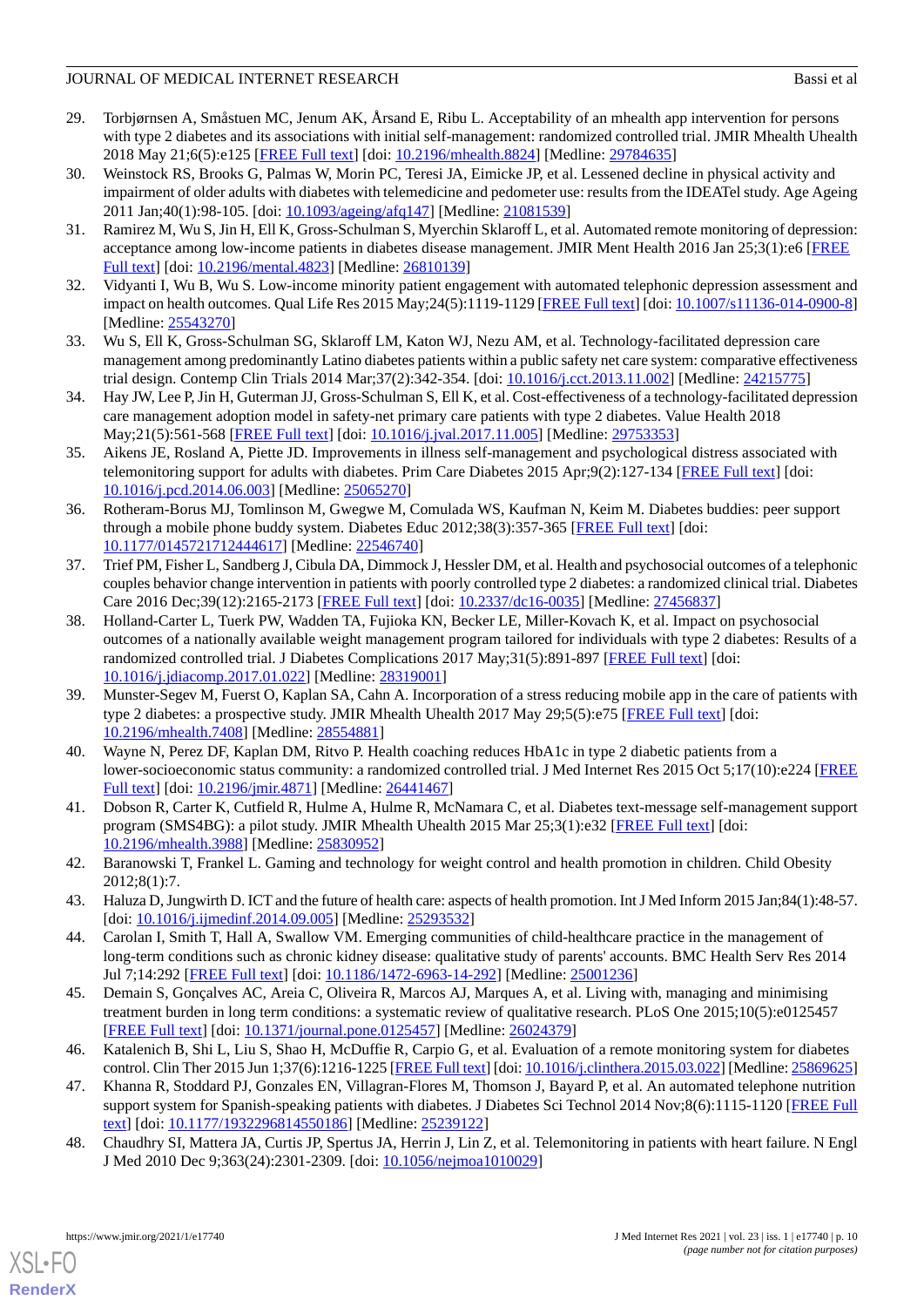- <span id="page-10-0"></span>49. Krum H, Forbes A, Yallop J, Driscoll A, Croucher J, Chan B, et al. Telephone support to rural and remote patients with heart failure: the Chronic Heart Failure Assessment by Telephone (CHAT) study. Cardiovasc Ther 2013 Aug;31(4):230-237 [[FREE Full text](https://doi.org/10.1111/1755-5922.12009)] [doi: [10.1111/1755-5922.12009\]](http://dx.doi.org/10.1111/1755-5922.12009) [Medline: [23061492](http://www.ncbi.nlm.nih.gov/entrez/query.fcgi?cmd=Retrieve&db=PubMed&list_uids=23061492&dopt=Abstract)]
- <span id="page-10-1"></span>50. Reid RD, Pipe AL, Quinlan B, Oda J. Interactive voice response telephony to promote smoking cessation in patients with heart disease: a pilot study. Patient Educ Couns 2007 Jun;66(3):319-326. [doi: [10.1016/j.pec.2007.01.005](http://dx.doi.org/10.1016/j.pec.2007.01.005)] [Medline: [17336026](http://www.ncbi.nlm.nih.gov/entrez/query.fcgi?cmd=Retrieve&db=PubMed&list_uids=17336026&dopt=Abstract)]
- <span id="page-10-2"></span>51. Bender BG, Apter A, Bogen DK, Dickinson P, Fisher L, Wamboldt FS, et al. Test of an interactive voice response intervention to improve adherence to controller medications in adults with asthma. J Am Board Fam Med 2010;23(2):159-165 [\[FREE](http://www.jabfm.org/cgi/pmidlookup?view=long&pmid=20207925) [Full text\]](http://www.jabfm.org/cgi/pmidlookup?view=long&pmid=20207925) [doi: [10.3122/jabfm.2010.02.090112](http://dx.doi.org/10.3122/jabfm.2010.02.090112)] [Medline: [20207925](http://www.ncbi.nlm.nih.gov/entrez/query.fcgi?cmd=Retrieve&db=PubMed&list_uids=20207925&dopt=Abstract)]
- <span id="page-10-4"></span><span id="page-10-3"></span>52. Delichatsios HK, Friedman RH, Glanz K, Tennstedt S, Smigelski C, Pinto BM, et al. Randomized trial of a 'talking computer' to improve adults' eating habits. Am J Health Promot 2001;15(4):215-224. [doi: [10.4278/0890-1171-15.4.215](http://dx.doi.org/10.4278/0890-1171-15.4.215)] [Medline: [11349340](http://www.ncbi.nlm.nih.gov/entrez/query.fcgi?cmd=Retrieve&db=PubMed&list_uids=11349340&dopt=Abstract)]
- <span id="page-10-5"></span>53. Wright JA, Phillips B, Watson B, Newby P, Norman G, Adams W. Randomized trial of a family-based, automated, conversational obesity treatment program for underserved populations. Obesity (Silver Spring) 2013 Sep;21(9):E369-E378 [[FREE Full text](https://doi.org/10.1002/oby.20388)] [doi: [10.1002/oby.20388\]](http://dx.doi.org/10.1002/oby.20388) [Medline: [23512915](http://www.ncbi.nlm.nih.gov/entrez/query.fcgi?cmd=Retrieve&db=PubMed&list_uids=23512915&dopt=Abstract)]
- <span id="page-10-6"></span>54. David P, Buckworth J, Pennell ML, Katz ML, DeGraffinreid CR, Paskett ED. A walking intervention for postmenopausal women using mobile phones and Interactive Voice Response. J Telemed Telecare 2012 Jan;18(1):20-25 [[FREE Full text\]](http://europepmc.org/abstract/MED/22052963) [doi: [10.1258/jtt.2011.110311](http://dx.doi.org/10.1258/jtt.2011.110311)] [Medline: [22052963](http://www.ncbi.nlm.nih.gov/entrez/query.fcgi?cmd=Retrieve&db=PubMed&list_uids=22052963&dopt=Abstract)]
- <span id="page-10-7"></span>55. Pinto BM, Friedman R, Marcus BH, Kelley H, Tennstedt S, Gillman MW. Effects of a computer-based, telephone-counseling system on physical activity. Am J Prev Med 2002 Aug;23(2):113-120. [doi: [10.1016/s0749-3797\(02\)00441-5\]](http://dx.doi.org/10.1016/s0749-3797(02)00441-5)
- <span id="page-10-8"></span>56. Piette J, Lun K, Moura L, Fraser H, Mechael P, Powell J, et al. Impacts of e-health on the outcomes of care in low- and middle-income countries: where do we go from here? Bull World Health Org 2012 May 1;90(5):365-372. [doi: [10.2471/blt.11.099069](http://dx.doi.org/10.2471/blt.11.099069)]
- <span id="page-10-9"></span>57. Rosen RC, Stephens-Shields AJ, Cunningham GR, Cifelli D, Cella D, Farrar JT, et al. Comparison of interactive voice response (IVR) with paper administration of instruments to assess functional status, sexual function, and quality of life in elderly men. Qual Life Res 2016 Apr;25(4):811-821 [\[FREE Full text](http://europepmc.org/abstract/MED/26358063)] [doi: [10.1007/s11136-015-1133-1\]](http://dx.doi.org/10.1007/s11136-015-1133-1) [Medline: [26358063](http://www.ncbi.nlm.nih.gov/entrez/query.fcgi?cmd=Retrieve&db=PubMed&list_uids=26358063&dopt=Abstract)]
- <span id="page-10-11"></span><span id="page-10-10"></span>58. Webb TL, Joseph J, Yardley L, Michie S. Using the internet to promote health behavior change: a systematic review and meta-analysis of the impact of theoretical basis, use of behavior change techniques, and mode of delivery on efficacy. J Med Internet Res 2010 Feb 17;12(1):e4 [[FREE Full text](https://www.jmir.org/2010/1/e4/)] [doi: [10.2196/jmir.1376](http://dx.doi.org/10.2196/jmir.1376)] [Medline: [20164043](http://www.ncbi.nlm.nih.gov/entrez/query.fcgi?cmd=Retrieve&db=PubMed&list_uids=20164043&dopt=Abstract)]
- <span id="page-10-12"></span>59. Lee H, Friedman ME, Cukor P, Ahern D. Interactive voice response system (IVRS) in health care services. Nursing Outlook 2003 Dec;51(6):277-283. [doi: [10.1016/s0029-6554\(03\)00161-1](http://dx.doi.org/10.1016/s0029-6554(03)00161-1)]
- <span id="page-10-13"></span>60. Hall JA, Huber DL. Telephone management in substance abuse treatment. Telemed J E Health 2000;6(4):401-407. [doi: [10.1089/15305620050503870\]](http://dx.doi.org/10.1089/15305620050503870) [Medline: [11242548\]](http://www.ncbi.nlm.nih.gov/entrez/query.fcgi?cmd=Retrieve&db=PubMed&list_uids=11242548&dopt=Abstract)
- <span id="page-10-14"></span>61. Abu-Hasaballah K, James A, Aseltine RH. Lessons and pitfalls of interactive voice response in medical research. Contemp Clin Trials 2007 Sep;28(5):593-602. [doi: [10.1016/j.cct.2007.02.007\]](http://dx.doi.org/10.1016/j.cct.2007.02.007) [Medline: [17400520\]](http://www.ncbi.nlm.nih.gov/entrez/query.fcgi?cmd=Retrieve&db=PubMed&list_uids=17400520&dopt=Abstract)
- <span id="page-10-15"></span>62. Schroder KE, Johnson CJ. Interactive voice response technology to measure HIV-related behavior. Curr HIV/AIDS Rep 2009 Nov;6(4):210-216. [doi: [10.1007/s11904-009-0028-6](http://dx.doi.org/10.1007/s11904-009-0028-6)] [Medline: [19849964\]](http://www.ncbi.nlm.nih.gov/entrez/query.fcgi?cmd=Retrieve&db=PubMed&list_uids=19849964&dopt=Abstract)
- <span id="page-10-16"></span>63. Phillips L, Hendren S, Humiston S, Winters P, Fiscella K. Improving breast and colon cancer screening rates: a comparison of letters, automated phone calls, or both. J Am Board Fam Med 2015;28(1):46-54 [[FREE Full text](http://www.jabfm.org/cgi/pmidlookup?view=long&pmid=25567822)] [doi: [10.3122/jabfm.2015.01.140174\]](http://dx.doi.org/10.3122/jabfm.2015.01.140174) [Medline: [25567822](http://www.ncbi.nlm.nih.gov/entrez/query.fcgi?cmd=Retrieve&db=PubMed&list_uids=25567822&dopt=Abstract)]
- <span id="page-10-17"></span>64. Szilagyi PG, Albertin C, Humiston SG, Rand CM, Schaffer S, Brill H, et al. A randomized trial of the effect of centralized reminder/recall on immunizations and preventive care visits for adolescents. Acad Pediatr 2013;13(3):204-213 [\[FREE Full](http://europepmc.org/abstract/MED/23510607) [text](http://europepmc.org/abstract/MED/23510607)] [doi: [10.1016/j.acap.2013.01.002\]](http://dx.doi.org/10.1016/j.acap.2013.01.002) [Medline: [23510607\]](http://www.ncbi.nlm.nih.gov/entrez/query.fcgi?cmd=Retrieve&db=PubMed&list_uids=23510607&dopt=Abstract)
- <span id="page-10-18"></span>65. Williams C, Whitfield G. Written and computer-based self-help treatments for depression. Br Med Bull 2001;57:133-144. [doi: [10.1093/bmb/57.1.133\]](http://dx.doi.org/10.1093/bmb/57.1.133) [Medline: [11719913](http://www.ncbi.nlm.nih.gov/entrez/query.fcgi?cmd=Retrieve&db=PubMed&list_uids=11719913&dopt=Abstract)]
- <span id="page-10-19"></span>66. Mundt J, Ferber K, Rizzo M, Greist J. Computer-automated dementia screening using a touch-tone telephone. Arch Intern Med 2001 Nov 12;161(20):2481-2487. [doi: [10.1001/archinte.161.20.2481](http://dx.doi.org/10.1001/archinte.161.20.2481)] [Medline: [11700161](http://www.ncbi.nlm.nih.gov/entrez/query.fcgi?cmd=Retrieve&db=PubMed&list_uids=11700161&dopt=Abstract)]
- <span id="page-10-21"></span><span id="page-10-20"></span>67. Mahoney DF, Tarlow BJ, Jones RN. Effects of an automated telephone support system on caregiver burden and anxiety: findings from the REACH for TLC intervention study. Gerontologist 2003 Aug;43(4):556-567. [doi: [10.1093/geront/43.4.556\]](http://dx.doi.org/10.1093/geront/43.4.556) [Medline: [12937334](http://www.ncbi.nlm.nih.gov/entrez/query.fcgi?cmd=Retrieve&db=PubMed&list_uids=12937334&dopt=Abstract)]
- 68. Groves RM. Theories and methods of telephone surveys. Annu Rev Sociol 1990 Aug;16(1):221-240. [doi: [10.1146/annurev.so.16.080190.001253](http://dx.doi.org/10.1146/annurev.so.16.080190.001253)]
- 69. Zhang MW, Ward J, Ying JJ, Pan F, Ho RC. The alcohol tracker application: an initial evaluation of user preferences. BMJ Innov 2016 Jan;2(1):8-13 [\[FREE Full text\]](http://europepmc.org/abstract/MED/27019744) [doi: [10.1136/bmjinnov-2015-000087](http://dx.doi.org/10.1136/bmjinnov-2015-000087)] [Medline: [27019744\]](http://www.ncbi.nlm.nih.gov/entrez/query.fcgi?cmd=Retrieve&db=PubMed&list_uids=27019744&dopt=Abstract)
- 70. Wallace S, Clark M, White J. 'It's on my iPhone': attitudes to the use of mobile computing devices in medical education, a mixed-methods study. BMJ Open 2012;2(4):- [\[FREE Full text](https://bmjopen.bmj.com/lookup/pmidlookup?view=long&pmid=22923627)] [doi: [10.1136/bmjopen-2012-001099](http://dx.doi.org/10.1136/bmjopen-2012-001099)] [Medline: [22923627](http://www.ncbi.nlm.nih.gov/entrez/query.fcgi?cmd=Retrieve&db=PubMed&list_uids=22923627&dopt=Abstract)]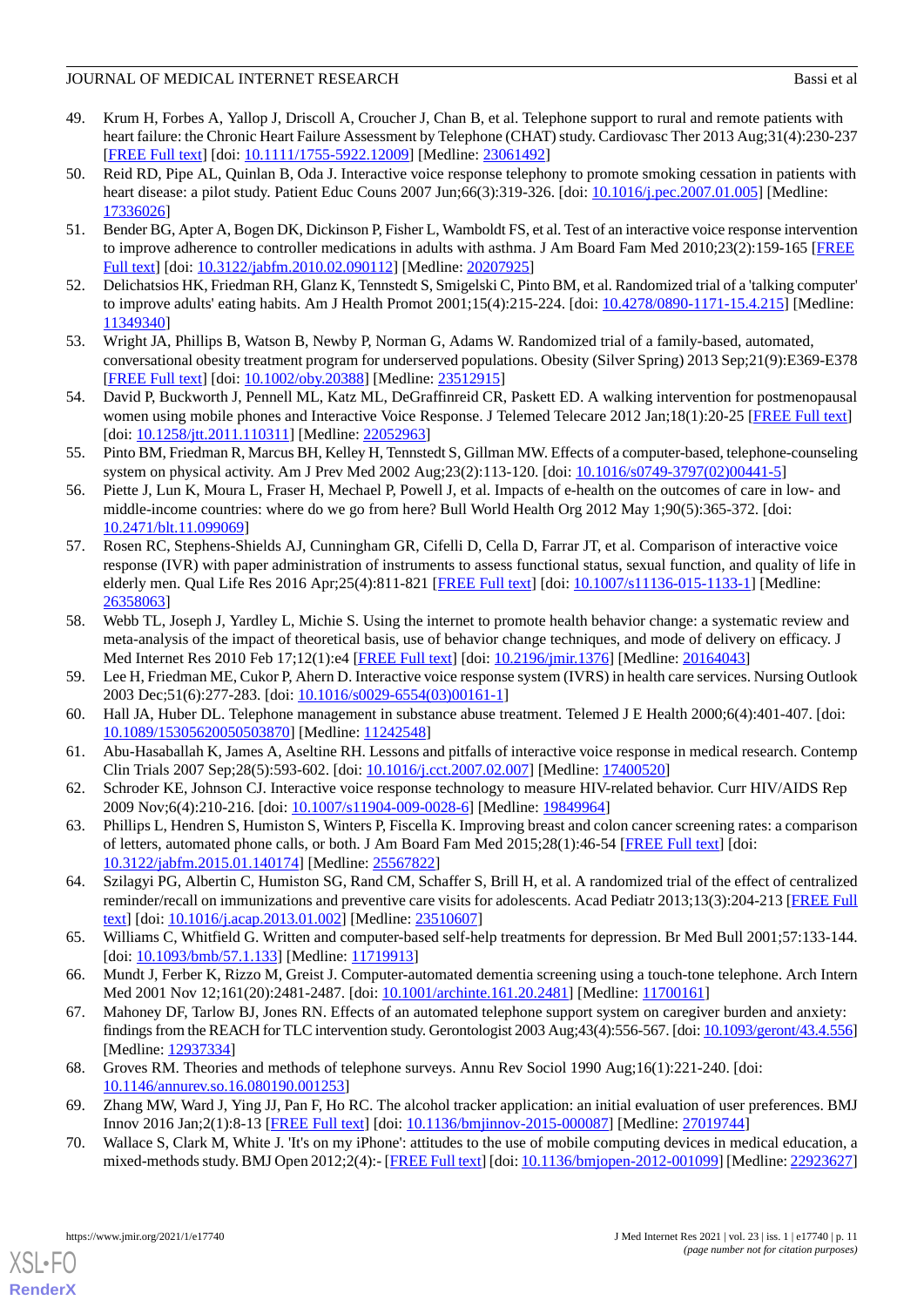- <span id="page-11-0"></span>71. Jamal A, Temsah M, Khan SA, Al-Eyadhy A, Koppel C, Chiang MF. Mobile phone use among medical residents: a cross-sectional multicenter survey in Saudi Arabia. JMIR Mhealth Uhealth 2016 May 19;4(2):e61 [\[FREE Full text\]](https://mhealth.jmir.org/2016/2/e61/) [doi: [10.2196/mhealth.4904](http://dx.doi.org/10.2196/mhealth.4904)] [Medline: [27197618](http://www.ncbi.nlm.nih.gov/entrez/query.fcgi?cmd=Retrieve&db=PubMed&list_uids=27197618&dopt=Abstract)]
- <span id="page-11-2"></span><span id="page-11-1"></span>72. O?Neill K, Holmer H, Greenberg S, Meara J. Applying surgical appsmartphone and tablet apps prove useful in clinical practice. Bull Am Coll Surg 2013;98(11):18.
- 73. Divall P, Camosso-Stefinovic J, Baker R. The use of personal digital assistants in clinical decision making by health care professionals: a systematic review. Health Informatics J 2013 Mar;19(1):16-28 [[FREE Full text](https://journals.sagepub.com/doi/10.1177/1460458212446761?url_ver=Z39.88-2003&rfr_id=ori:rid:crossref.org&rfr_dat=cr_pub%3dpubmed)] [doi: [10.1177/1460458212446761\]](http://dx.doi.org/10.1177/1460458212446761) [Medline: [23486823\]](http://www.ncbi.nlm.nih.gov/entrez/query.fcgi?cmd=Retrieve&db=PubMed&list_uids=23486823&dopt=Abstract)
- <span id="page-11-4"></span><span id="page-11-3"></span>74. Aungst TD. Medical applications for pharmacists using mobile devices. Ann Pharmacother 2013 Jul 2;47(7-8):1088-1095.  $[doi: 10.1345/aph.1s035]$  $[doi: 10.1345/aph.1s035]$  $[doi: 10.1345/aph.1s035]$
- <span id="page-11-5"></span>75. Bajwa M. Wireless Network Security Threats and Mitigation—A Survey. Open Journal of Business and Management. 2014. URL: [https://file.scirp.org/Html/4-1530021\\_49815.htm](https://file.scirp.org/Html/4-1530021_49815.htm) [accessed 2020-12-11]
- <span id="page-11-6"></span>76. Choi CQ. Digital danger. Sci Am 2012 Nov 13;307(6):14-14. [doi: [10.1038/scientificamerican1212-14\]](http://dx.doi.org/10.1038/scientificamerican1212-14)
- <span id="page-11-7"></span>77. Kumar S, Nilsen WJ, Abernethy A, Atienza A, Patrick K, Pavel M, et al. Mobile health technology evaluation: the mHealth evidence workshop. Am J Prev Med 2013 Aug;45(2):228-236 [\[FREE Full text](http://europepmc.org/abstract/MED/23867031)] [doi: [10.1016/j.amepre.2013.03.017](http://dx.doi.org/10.1016/j.amepre.2013.03.017)] [Medline: [23867031](http://www.ncbi.nlm.nih.gov/entrez/query.fcgi?cmd=Retrieve&db=PubMed&list_uids=23867031&dopt=Abstract)]
- <span id="page-11-8"></span>78. Kroenke K, Spitzer RL, Williams JB. The PHQ-9: validity of a brief depression severity measure. J Gen Intern Med 2001 Sep;16(9):606-613 [[FREE Full text](https://onlinelibrary.wiley.com/resolve/openurl?genre=article&sid=nlm:pubmed&issn=0884-8734&date=2001&volume=16&issue=9&spage=606)] [doi: [10.1046/j.1525-1497.2001.016009606.x\]](http://dx.doi.org/10.1046/j.1525-1497.2001.016009606.x) [Medline: [11556941\]](http://www.ncbi.nlm.nih.gov/entrez/query.fcgi?cmd=Retrieve&db=PubMed&list_uids=11556941&dopt=Abstract)
- <span id="page-11-9"></span>79. Collins M, Corcoran P, Perry I. Anxiety and depression symptoms in patients with diabetes. Diabet Med 2009 Feb;26(2):153-161. [doi: [10.1111/j.1464-5491.2008.02648.x\]](http://dx.doi.org/10.1111/j.1464-5491.2008.02648.x) [Medline: [19236618\]](http://www.ncbi.nlm.nih.gov/entrez/query.fcgi?cmd=Retrieve&db=PubMed&list_uids=19236618&dopt=Abstract)
- <span id="page-11-10"></span>80. Zigmond AS, Snaith RP. The hospital anxiety and depression scale. Acta Psychiatr Scand 1983 Jun;67(6):361-370. [doi: [10.1111/j.1600-0447.1983.tb09716.x\]](http://dx.doi.org/10.1111/j.1600-0447.1983.tb09716.x) [Medline: [6880820](http://www.ncbi.nlm.nih.gov/entrez/query.fcgi?cmd=Retrieve&db=PubMed&list_uids=6880820&dopt=Abstract)]
- <span id="page-11-11"></span>81. Kohout FJ, Berkman LF, Evans DA, Cornoni-Huntley J. Two shorter forms of the CES-D (Center for Epidemiological Studies Depression) depression symptoms index. J Aging Health 1993 May;5(2):179-193. [doi: [10.1177/089826439300500202\]](http://dx.doi.org/10.1177/089826439300500202) [Medline: [10125443\]](http://www.ncbi.nlm.nih.gov/entrez/query.fcgi?cmd=Retrieve&db=PubMed&list_uids=10125443&dopt=Abstract)
- <span id="page-11-12"></span>82. Derogatis L, Lipman R, Rickels K, Uhlenhuth E, Covi L. The hopkins symptom checklist (HSCL). A measure of primary symptom dimensions. Mod Probl Pharmacopsychiatry 1974;7:79-110. [doi: [10.1159/000395070](http://dx.doi.org/10.1159/000395070)] [Medline: [4607278\]](http://www.ncbi.nlm.nih.gov/entrez/query.fcgi?cmd=Retrieve&db=PubMed&list_uids=4607278&dopt=Abstract)
- <span id="page-11-13"></span>83. Hermanns N, Kulzer B, Krichbaum M, Kubiak T, Haak T. How to screen for depression and emotional problems in patients with diabetes: comparison of screening characteristics of depression questionnaires, measurement of diabetes-specific emotional problems and standard clinical assessment. Diabetologia 2006 Mar;49(3):469-477. [doi: [10.1007/s00125-005-0094-2\]](http://dx.doi.org/10.1007/s00125-005-0094-2) [Medline: [16432706](http://www.ncbi.nlm.nih.gov/entrez/query.fcgi?cmd=Retrieve&db=PubMed&list_uids=16432706&dopt=Abstract)]
- <span id="page-11-15"></span><span id="page-11-14"></span>84. Derogatis LR, Melisaratos N. The brief symptom inventory: an introductory report. Psychol Med 2009 Jul 9;13(3):595-605. [doi: [10.1017/s0033291700048017](http://dx.doi.org/10.1017/s0033291700048017)]
- <span id="page-11-16"></span>85. Ware J, Kosinski M, Keller SD. A 12-item short-form health survey: construction of scales and preliminary tests of reliability and validity. Med Care 1996 Mar;34(3):220-233. [doi: [10.1097/00005650-199603000-00003](http://dx.doi.org/10.1097/00005650-199603000-00003)] [Medline: [8628042](http://www.ncbi.nlm.nih.gov/entrez/query.fcgi?cmd=Retrieve&db=PubMed&list_uids=8628042&dopt=Abstract)]
- <span id="page-11-17"></span>86. Ware JE, Sherbourne CD. The MOS 36-item short-form health survey (SF-36). Medical Care 1992;30(6):473-483. [doi: [10.1097/00005650-199206000-00002](http://dx.doi.org/10.1097/00005650-199206000-00002)]
- <span id="page-11-18"></span>87. Rabin R, de Charro F. EQ-5D: a measure of health status from the EuroQol group. Ann Med 2001 Jul;33(5):337-343. [doi: [10.3109/07853890109002087\]](http://dx.doi.org/10.3109/07853890109002087) [Medline: [11491192\]](http://www.ncbi.nlm.nih.gov/entrez/query.fcgi?cmd=Retrieve&db=PubMed&list_uids=11491192&dopt=Abstract)
- <span id="page-11-19"></span>88. Osborne RH, Elsworth GR, Whitfield K. The health education impact questionnaire (heiQ): an outcomes and evaluation measure for patient education and self-management interventions for people with chronic conditions. Patient Educ Couns 2007 May;66(2):192-201. [doi: [10.1016/j.pec.2006.12.002](http://dx.doi.org/10.1016/j.pec.2006.12.002)] [Medline: [17320338](http://www.ncbi.nlm.nih.gov/entrez/query.fcgi?cmd=Retrieve&db=PubMed&list_uids=17320338&dopt=Abstract)]
- <span id="page-11-20"></span>89. Bandura A. Self-Efficacy. The Exercise of Control. New York, USA: Freeman; 1994.
- <span id="page-11-22"></span><span id="page-11-21"></span>90. D'Souza MS, Karkada SN, Parahoo K, Venkatesaperumal R, Achora S, Cayaban AR. Self-efficacy and self-care behaviours among adults with type 2 diabetes. Appl Nurs Res 2017 Aug;36:25-32. [doi: [10.1016/j.apnr.2017.05.004](http://dx.doi.org/10.1016/j.apnr.2017.05.004)] [Medline: [28720235](http://www.ncbi.nlm.nih.gov/entrez/query.fcgi?cmd=Retrieve&db=PubMed&list_uids=28720235&dopt=Abstract)]
- <span id="page-11-23"></span>91. McLeod S. What is Reliability? Simple Psychology. 2007. URL:<https://www.simplypsychology.org/reliability.html> [accessed 2020-01-01]
- <span id="page-11-24"></span>92. Wenze SJ, Miller IW. Use of ecological momentary assessment in mood disorders research. Clin Psychol Rev 2010 Aug;30(6):794-804. [doi: [10.1016/j.cpr.2010.06.007\]](http://dx.doi.org/10.1016/j.cpr.2010.06.007) [Medline: [20619520\]](http://www.ncbi.nlm.nih.gov/entrez/query.fcgi?cmd=Retrieve&db=PubMed&list_uids=20619520&dopt=Abstract)
- 93. Aguilera A, Schueller SM, Leykin Y. Daily mood ratings via text message as a proxy for clinic based depression assessment. J Affect Disord 2015 Apr 1;175:471-474 [[FREE Full text](http://europepmc.org/abstract/MED/25679202)] [doi: [10.1016/j.jad.2015.01.033\]](http://dx.doi.org/10.1016/j.jad.2015.01.033) [Medline: [25679202](http://www.ncbi.nlm.nih.gov/entrez/query.fcgi?cmd=Retrieve&db=PubMed&list_uids=25679202&dopt=Abstract)]
- 94. Torous J, Chan SR, Yee-Marie Tan S, Behrens J, Mathew I, Conrad EJ, et al. Patient smartphone ownership and interest in mobile apps to monitor symptoms of mental health conditions: a survey in four geographically distinct psychiatric clinics. JMIR Ment Health 2014;1(1):e5 [\[FREE Full text](https://mental.jmir.org/2014/1/e5/)] [doi: [10.2196/mental.4004\]](http://dx.doi.org/10.2196/mental.4004) [Medline: [26543905](http://www.ncbi.nlm.nih.gov/entrez/query.fcgi?cmd=Retrieve&db=PubMed&list_uids=26543905&dopt=Abstract)]
- 95. Richmond SJ, Keding A, Hover M, Gabe R, Cross B, Torgerson D, et al. Feasibility, acceptability and validity of SMS text messaging for measuring change in depression during a randomised controlled trial. BMC Psychiatry 2015 Apr 3;15:68 [[FREE Full text](https://bmcpsychiatry.biomedcentral.com/articles/10.1186/s12888-015-0456-3)] [doi: [10.1186/s12888-015-0456-3\]](http://dx.doi.org/10.1186/s12888-015-0456-3) [Medline: [25886377](http://www.ncbi.nlm.nih.gov/entrez/query.fcgi?cmd=Retrieve&db=PubMed&list_uids=25886377&dopt=Abstract)]